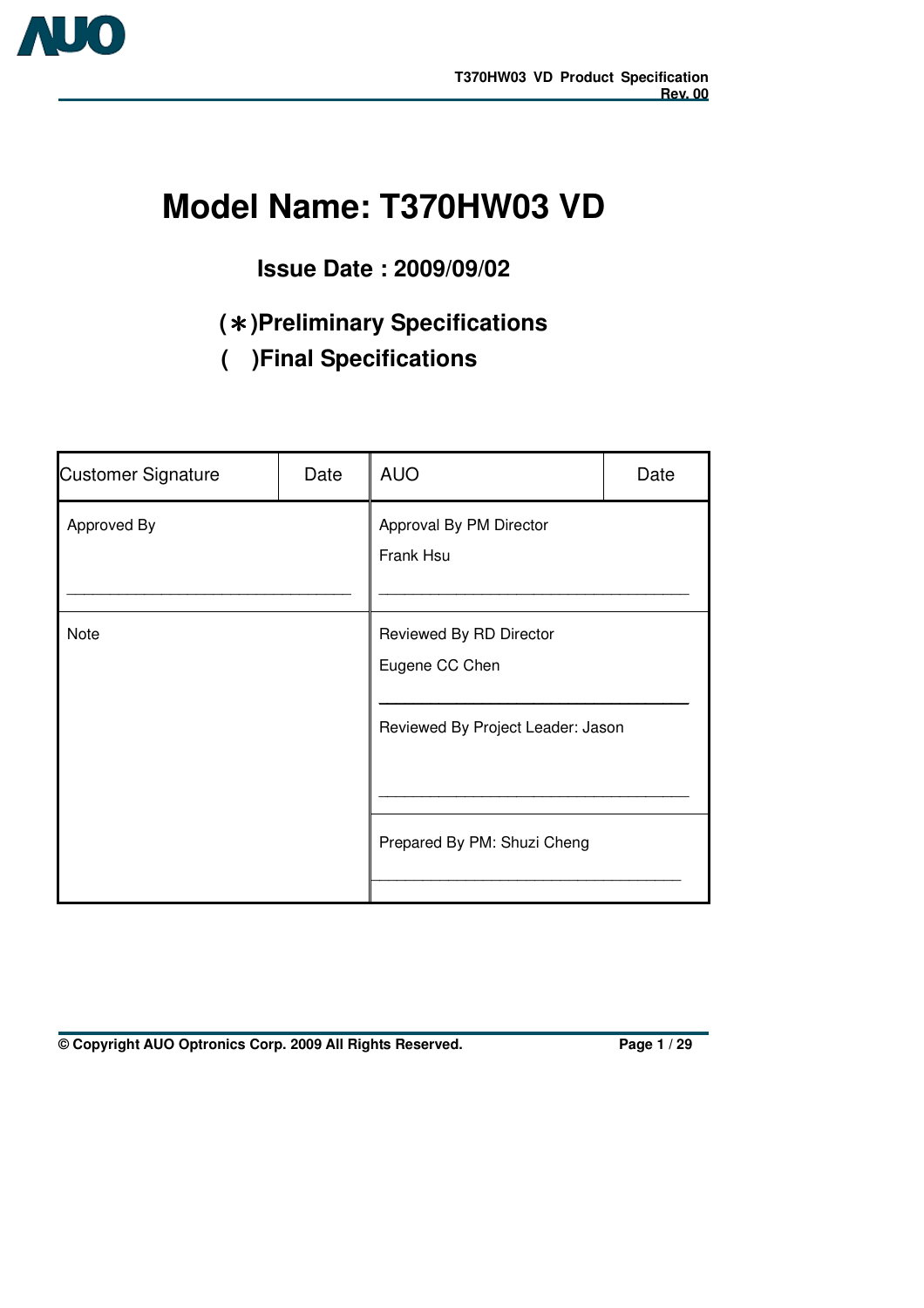

 $\overline{\phantom{0}}$ 

## **Contents**

|         | <b>CONTENTS</b>                       |
|---------|---------------------------------------|
|         | RECORD OF REVISIONS                   |
|         | <b>GENERAL DESCRIPTION</b>            |
|         | ABSOLUTE MAXIMUM RATINGS              |
|         | ELECTRICAL SPECIFICATION              |
| $3 - 1$ | ELECTRIACL CHARACTERISTICS            |
| $3 - 2$ | <b>INTERFACE CONNECTIONS</b>          |
| $3-3$   | SIGNAL TIMING SPECIFICATION           |
| $3 - 4$ | SIGNAL TIMING WAVEFORM                |
| $3-5$   | COLOR INPUT DATA REFERENCE            |
| $3-6$   | <b>POWER SEQUENCE</b>                 |
| $3 - 7$ | <b>BACKLIGHT SPECIFICATION</b>        |
|         | OPTICAL SPECIFICATION                 |
|         | MECHANICAL CHARACTERISTICS            |
|         | RELIABILITY TEST ITEMS                |
|         | <b>INTERNATIONAL STANDARD</b>         |
| $7 - 1$ | <b>SAFETY</b>                         |
| $7 - 2$ | EMC                                   |
|         | <b>PACKING</b>                        |
| $8 - 1$ | <b>DEFINITION OF LABEL</b>            |
| $8 - 2$ | <b>PACKING METHODS</b>                |
| $8 - 3$ | PALLET AND SHIPMENT INFORMATION       |
|         | <b>PRECAUTION</b>                     |
| $9 - 1$ | <b>MOUNTING PRECAUTIONS</b>           |
| $9 - 2$ | OPERATING PRECAUTIONS                 |
| $9 - 3$ | ELECTROSTATIC DISCHARGE CONTROL       |
| $9 - 4$ | PRECAUTIONS FOR STRONG LIGHT EXPOSURE |
| $9 - 5$ | <b>STORAGE</b>                        |
| $9-6$   | HANDLING PRECAUTIONS FOR PROTECT FILM |
|         |                                       |

**© Copyright AUO Optronics Corp. 2009 All Rights Reserved. Page 2 / 29**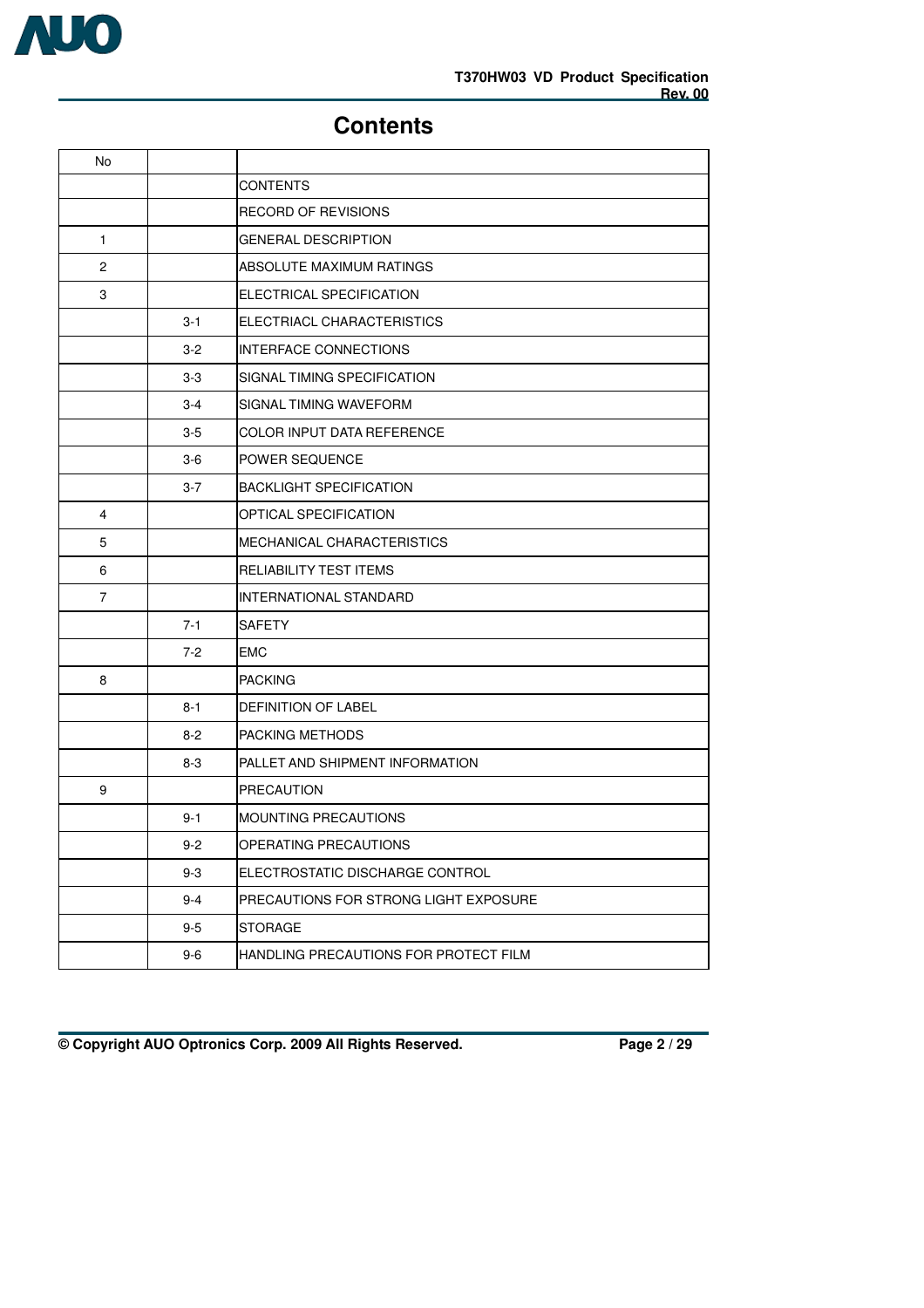

## **Record of Revision**

| Version | Date      | Page | <b>Description</b> |
|---------|-----------|------|--------------------|
| $0.0\,$ | 2009/09/2 |      | First release      |
|         |           |      |                    |
|         |           |      |                    |
|         |           |      |                    |
|         |           |      |                    |
|         |           |      |                    |
|         |           |      |                    |
|         |           |      |                    |
|         |           |      |                    |
|         |           |      |                    |
|         |           |      |                    |
|         |           |      |                    |
|         |           |      |                    |
|         |           |      |                    |
|         |           |      |                    |
|         |           |      |                    |
|         |           |      |                    |
|         |           |      |                    |
|         |           |      |                    |
|         |           |      |                    |
|         |           |      |                    |
|         |           |      |                    |
|         |           |      |                    |
|         |           |      |                    |
|         |           |      |                    |
|         |           |      |                    |
|         |           |      |                    |
|         |           |      |                    |
|         |           |      |                    |
|         |           |      |                    |
|         |           |      |                    |
|         |           |      |                    |
|         |           |      |                    |

**© Copyright AUO Optronics Corp. 2009 All Rights Reserved. Page 3 / 29**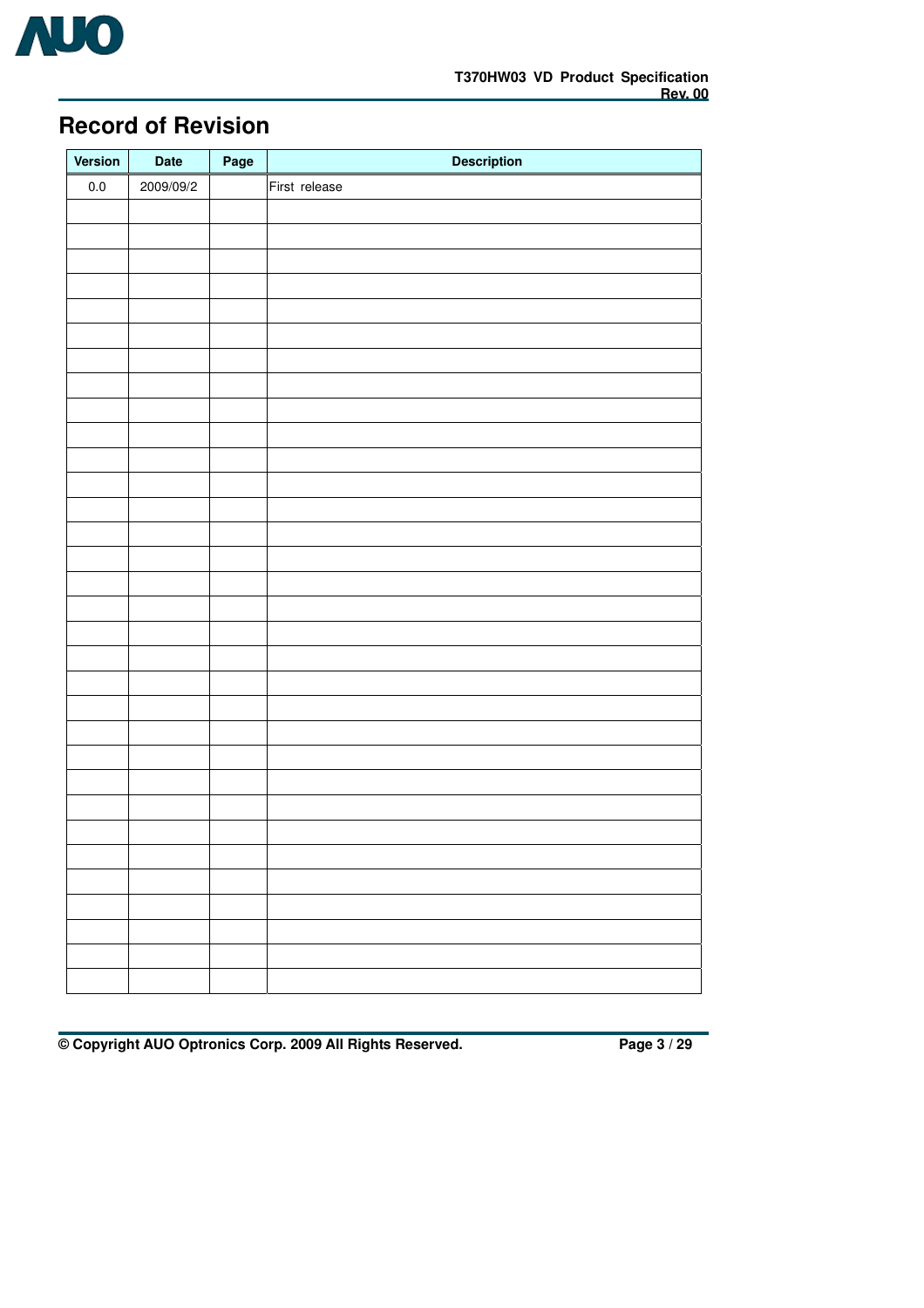

## **1. General Description**

This specification applies to the 37.0 inch Color TFT-LCD Module T370HW03 VD. This LCD module has a TFT active matrix type liquid crystal panel 1920\*1080 pixels, and diagonal size of 37.0 inch. This module supports 1920\*1080 HDTV mode (Non-interlace).

Each pixel is divided into Red, Green and Blue sub-pixels or dots which are arranged in vertical stripes. Gray scale or the brightness of the sub-pixel color is determined with a 8-bit gray scale signal for each dot.

The T370HW03 VD has been designed to apply the 8-bit 2 channel LVDS interface method. It is intended to support displays where high brightness, wide viewing angle, high color saturation, and high color depth are very important.

The T370HW03 VD model is RoHS verified which can be distinguished on panel label.

| <b>Items</b>                  | Specification               | Unit          | <b>Note</b>   |
|-------------------------------|-----------------------------|---------------|---------------|
| <b>Active Screen Size</b>     | 37.01                       | inch          |               |
| <b>Display Area</b>           | 819.36 (H) x 460.89(V)      | mm            |               |
| <b>Outline Dimension</b>      | 877(H) x 514.6(V) x 54.3(D) | mm            | With inverter |
| <b>Driver Element</b>         | la-Si TFT active matrix     |               |               |
| <b>Display Colors</b>         | 8 bit, 16.7M                | <b>Colors</b> |               |
| Number of Pixels              | 1920 x 1080                 | <b>Pixel</b>  |               |
| <b>Pixel Pitch</b>            | $0.42675(H)$ x 0.42675(W)   | mm            |               |
| <b>Pixel Arrangement</b>      | <b>RGB vertical stripe</b>  |               |               |
| <b>Display Operation Mode</b> | Normally Black              |               |               |
| <b>Surface Treatment</b>      | Anti-Glare, 3H              |               | Haze = 11     |

#### **\* General Information**

**© Copyright AUO Optronics Corp. 2009 All Rights Reserved. Page 4 / 29**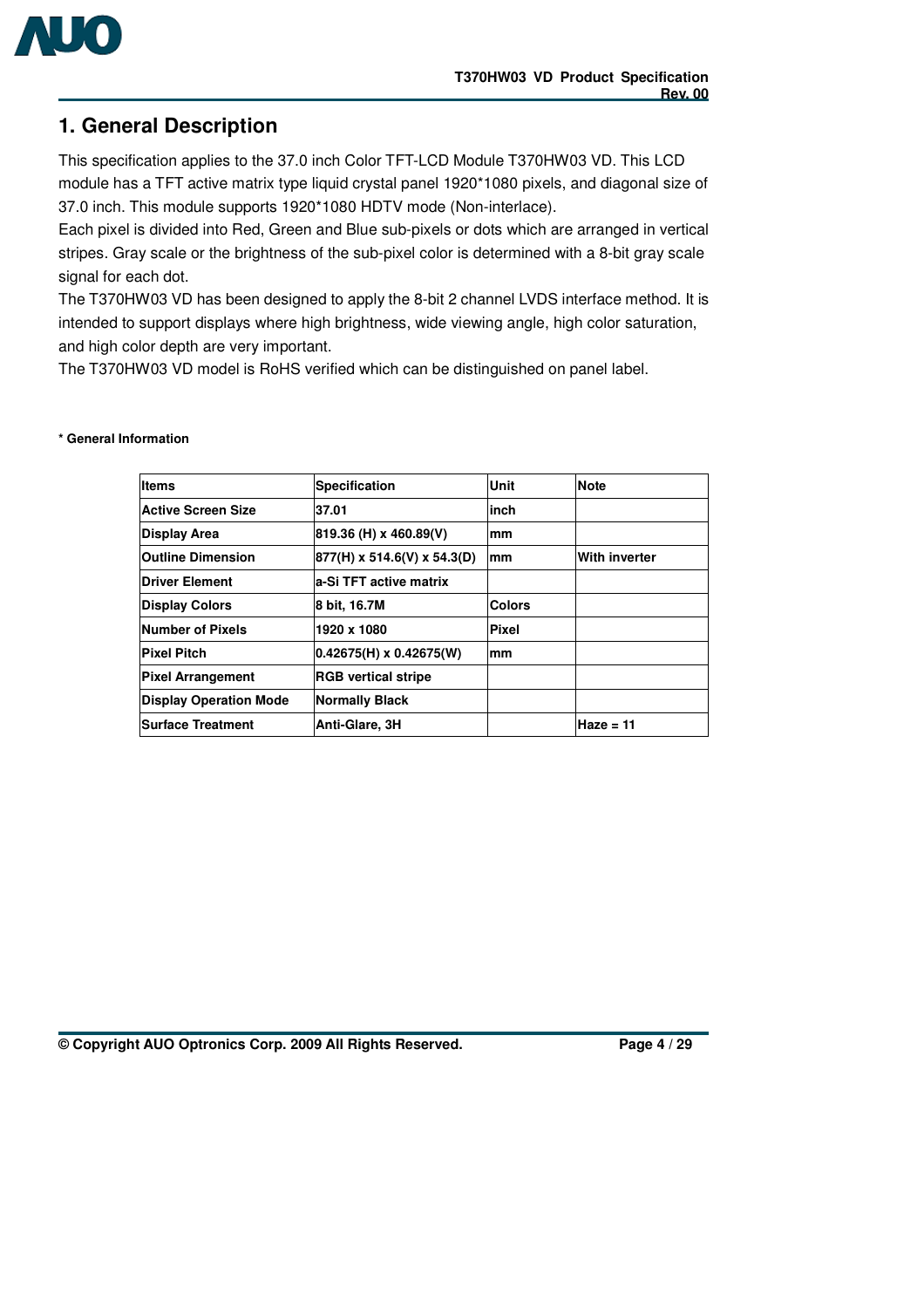

## **2. Absolute Maximum Ratings**

The followings are maximum values which, if exceeded, may cause faulty operation or damage to the unit

| Item                         | Symbol     | Min    | Max   | Unit                      | <b>Conditions</b> |
|------------------------------|------------|--------|-------|---------------------------|-------------------|
| Logic/LCD Drive Voltage      | Vcc        | $-0.3$ | 14    | [Volt]                    | Note 1            |
| Input Voltage of Signal      | Vin        | $-0.3$ | 4     | [Volt]                    | Note 1            |
| <b>Operating Temperature</b> | TOP        | 0      | $+50$ | [°C]                      | Note 2            |
| <b>Operating Humidity</b>    | <b>HOP</b> | 10     | 90    | [%RH]                     | Note 2            |
| Storage Temperature          | TST        | $-20$  | $+60$ | $\lceil{^{\circ}C}\rceil$ | Note 2            |
| Storage Humidity             | <b>HST</b> | 10     | 90    | [%RH]                     | Note 2            |
| Panel Surface Temperature    | <b>PST</b> |        | 65    | $\lceil{^{\circ}C}\rceil$ | Note 3            |

Note 1: Duration:50 msec.

Note 2 : Maximum Wet-Bulb should be  $39^{\circ}$ C and No condensation.

The relative humidity must not exceed 90% non-condensing at temperatures of  $40^{\circ}$ C or less. At temperatures greater than  $40^{\circ}$ C, the wet bulb temperature must not exceed 39 $^{\circ}$ C.

Note 3: Surface temperature is measured at 50°C Dry condition



#### **© Copyright AUO Optronics Corp. 2009 All Rights Reserved. Page 5 / 29**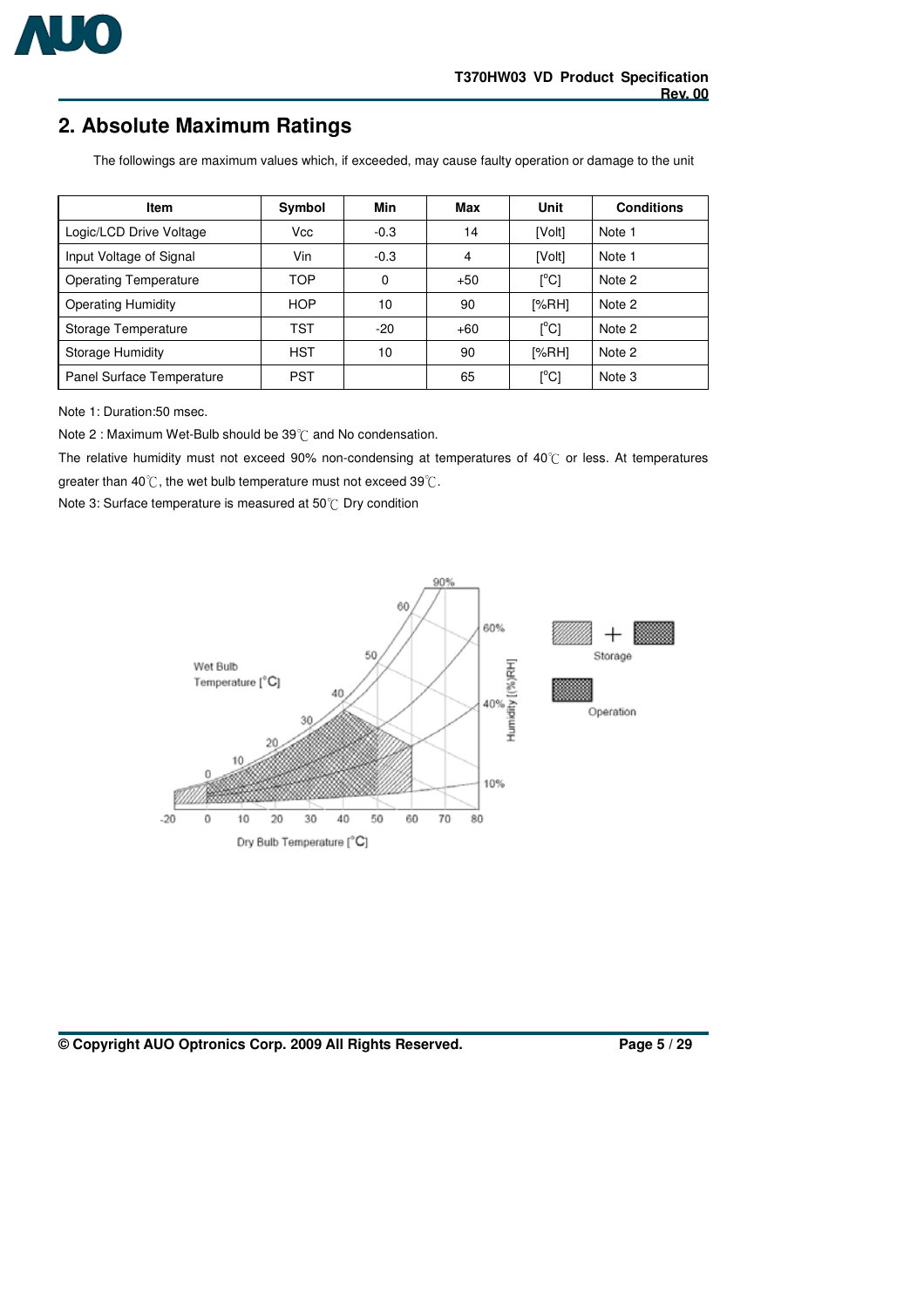

## **3. Electrical Specification**

The T370HW03 VD requires two power inputs. One is employed to power the LCD electronics and to drive the TFT array and liquid crystal. The second input power for the BLU, is to power inverter. (INV)

### **3.1 Electrical Characteristics**

|                          | Parameter                                    | Symbol                    |                          | Value | Unit           | <b>Note</b> |                         |
|--------------------------|----------------------------------------------|---------------------------|--------------------------|-------|----------------|-------------|-------------------------|
|                          |                                              |                           | Min.                     | Typ.  | <b>Max</b>     |             |                         |
| <b>LCD</b>               |                                              |                           |                          |       |                |             |                         |
|                          | Power Supply Input Voltage                   | $V_{DD}$                  | 10.8                     | 12    | 13.2           | $V_{DC}$    | $\mathbf{1}$            |
|                          | Power Supply Input Current                   | $I_{DD}$                  | $\overline{\phantom{a}}$ | 1     | 1.2            | A           | $\overline{2}$          |
| Power Consumption        |                                              | $P_{C}$                   | $\overline{\phantom{a}}$ | 12    | 14.4           | Watt        | $\overline{2}$          |
| <b>Inrush Current</b>    |                                              | <b>I</b> RUSH             | ٠                        | ٠     | 4              | A           | 3                       |
|                          | Differential Input High Threshold<br>Voltage | V <sub>TH</sub>           | ۰.                       | $-1$  | $+100$         | 4           | 4                       |
| <b>LVDS</b><br>Interface | Differential Input Low Threshold<br>Voltage  | V <sub>TL</sub>           | $-100$                   | $-1$  |                | 4           | $\overline{\mathbf{4}}$ |
|                          | Input Common Mode Voltage                    | V <sub>ICM</sub>          | 1.10                     | 1.25  | 1.40           | $V_{DC}$    | 4                       |
| <b>CMOS</b><br>Interface | Input High Threshold Voltage                 | V <sub>IH</sub><br>(High) | 2.4                      |       | 3.3            | $V_{DC}$    |                         |
| <b>Backlight</b>         | Input Low Threshold Voltage                  | $V_{IL}$<br>(Low)         | $\Omega$                 |       | 0.9            | $V_{DC}$    |                         |
| Power                    |                                              | 104                       | 110                      | 116   |                |             |                         |
| Consumpti<br>$P_{BL}$    |                                              |                           |                          |       | Watt           |             |                         |
| on                       |                                              |                           |                          |       |                |             |                         |
| Life Time                |                                              |                           | 50000                    |       | $\overline{a}$ | Hours       | 8                       |
|                          |                                              |                           |                          |       |                |             |                         |

#### **Note :**

- **1.** The ripple voltage should be controlled under  $10\%$  of  $V_{CC}$
- **2.** Test Condition:
	- (1)  $V_{DD} = 12.0V$
	- (2) Fv = Type Timing, 60Hz, 120Hz or Other
	- (3)  $F_{CLK} = Max freq.$
	- (4) Temperature =  $25^{\circ}$ C
	- (5) Test Pattern : White Pattern
- **3.** Measurement condition : Rising time = 400us

**© Copyright AUO Optronics Corp. 2009 All Rights Reserved. Page 6 / 29**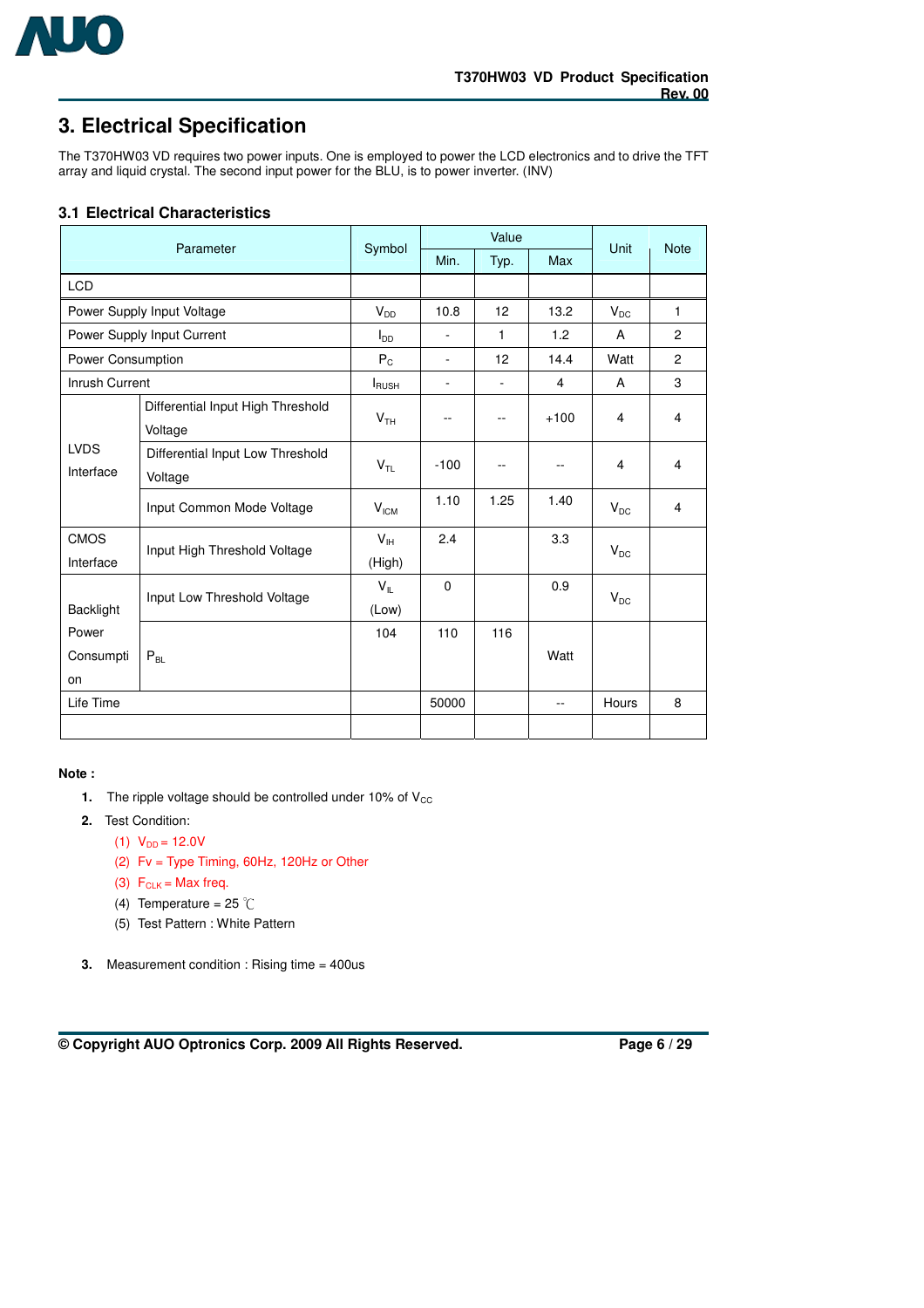



**4.**  $V_{ICM} = 1.25V$ 



- **5.** Do not attach a conducting tape to lamp connecting wire. If the lamp wire attach to conducting tape, TFT-LCD Module have a low luminance and the inverter has abnormal action because leakage current occurs between lamp wire and conducting tape.
- 6. The relative humidity must not exceed 80% non-condensing at temperatures of 40°C or less. At temperatures greater than 40°C, the wet bulb temperature must not exceed 39°C. When operate at low temperatures, the brightness of CCFL will drop and the life time of CCFL will be reduced.
- **7.** Specified values are for a single lamp only which is aligned horizontally. The lifetime is defined as the time which luminance of the lamp is 50% compared to its original value. [Operating condition: Continuous operating at Ta =  $25\pm2^{\circ}$ ]

**© Copyright AUO Optronics Corp. 2009 All Rights Reserved. Page 7 / 29**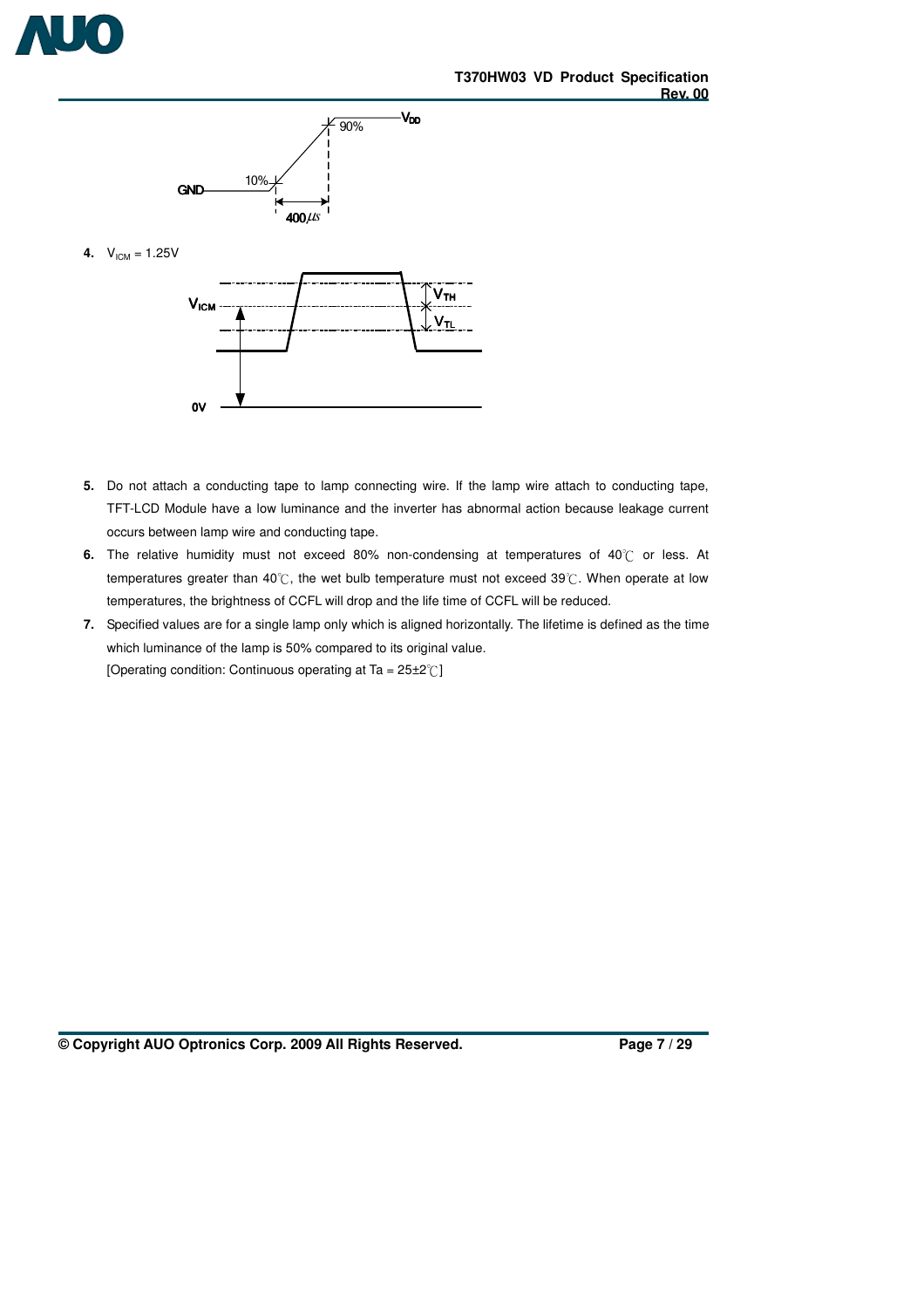

\

### **3.2 Interface Connections**

- ! LCD connector: P2 187059-51221
- $\bullet$  Mating connector:

| PIN.           | Symbol.s                        | Description                      | PIN. | Symbol.s         | Description.1                                |
|----------------|---------------------------------|----------------------------------|------|------------------|----------------------------------------------|
| 1.1            | $V_{\text{DD-1}}$               | Power Supply, +12V DC Regulated. | 26., | CH2 0+.1         | LVDS Channel 2, Signal 0+.1                  |
| 2.,            | $V_{\mathbf{D}\mathbf{D}^{11}}$ | Power Supply, +12V DC Regulated. | 27.  | CH2_1-.1         | LVDS Channel 2, Signal 1-.-                  |
| 3.,            | $V_{\mathbf{D}\mathbf{D}^{11}}$ | Power Supply, +12V DC Regulated. | 28.5 | $CH2_{-}1 + .$   | LVDS Channel 2, Signal 1+.1                  |
| $4_{11}$       | $V_{\text{DD}}$ .               | Power Supply, +12V DC Regulated  | 29.  | CH2_2-.1         | LVDS Channel 2, Signal 2-.1                  |
| 5.,            | $V_{\mathbf{D}\mathbf{D}^{11}}$ | Power Supply, +12V DC Regulated  | 30., | $CH2 - 2 + .5$   | LVDS Channel 2, Signal 2+.1                  |
| 6.,            | Reserved.                       | AUO Internal Use Only.1          | 31.  | GND.1            | Ground.1                                     |
| 7 <sub>1</sub> | GND <sub>2</sub>                | Ground.1                         | 32., | CH2_CLK-.        | LVDS Channel 2, Clock -                      |
| 8.,            | GND.1                           | Ground.1                         | 33.  | CH2_CLK+.        | LVDS Channel 2, Clock +.1                    |
| 9.,            | GND.                            | Ground.1                         | 34., | GND.1            | Ground <sub>a</sub>                          |
| 10.            | CH1_0-.1                        | LVDS Channel 1, Signal 0-5       | 35.  | CH2_3-.1         | LVDS Channel 2, Signal 3- a                  |
| 11.            | CH1_0+.1                        | LVDS Channel 1, Signal 0+.1      | 36.  | CH2_3+.1         | LVDS Channel 2, Signal 3+.1                  |
| 12.            | CH1_1-.1                        | LVDS Channel 1, Signal 1-5       | 37.  | Reserved         | AUO Internal Use Only                        |
| 13.            | CH1 1+.                         | LVDS Channel 1, Signal 1+.1      | 38.  | Reserved.        | AUO Internal Use Only.1                      |
| 14.            | CH1_2-.1                        | LVDS Channel 1, Signal 2-.1      | 39.  | GND.             | Ground. <sub>1</sub>                         |
| 15.            | CH1_2+.1                        | LVDS Channel 1, Signal 2+.1      | 40.  | SCL <sub>1</sub> | EEPROM Serial Clock.                         |
| 16.            | GND.1                           | Ground. <sub>1</sub>             | 41.  | SDA.             | EEPROM Serial Data.                          |
| 17.            | CH1 CLK-                        | LVDS Channel 1, Clock -          | 42.  | NC.              | No connection                                |
|                |                                 |                                  |      |                  | EEPROM Write Protection                      |
| 18.1           | CH1 CLK+                        | LVDS Channel 1, Clock +.1        | 43., | WP.              | High(3.3V) for Writable,                     |
|                |                                 |                                  |      |                  | Low(GND) for Protection                      |
| 19.            | GND.                            | Ground. <sub>1</sub>             | 44.  | Panel_SEL        | reserve 0603 footprint of resistor to ground |
| 20.            | CH1_3-.1                        | LVDS Channel 1, Signal 3-.-      | 45., | LVDS SEL.        | Open/High(3.3V) for NS                       |
|                |                                 |                                  |      |                  | Low(GND) for JEIDA.                          |
| 21.            | CH1_3+.1                        | LVDS Channel 1, Signal 3+.1      | 46., | OD_SEL.          | Open/Low(GND): OD on, 4                      |
| 22.            | Reserved.                       | AUO Internal Use Only.           | 47.  | NC.,             | High(3.3V): OD off.,<br>No connection        |
|                |                                 |                                  |      |                  |                                              |
| 23.            | Reserved.                       | AUO Internal Use Only.1          | 48.  | NC.              | No connection                                |
| 24.            | GND.                            | Ground.1                         | 49.  | NC.              | No connection                                |
| 25.            | CH2_0-.1                        | LVDS Channel 2, Signal 0-5       | 50   | TCON RDY.        | Connect 220ohm resistance to 3.3V.           |
|                |                                 | $\cdot$ 1                        | 51.1 | NC.              | No connection                                |

**© Copyright AUO Optronics Corp. 2009 All Rights Reserved. Page 8 / 29**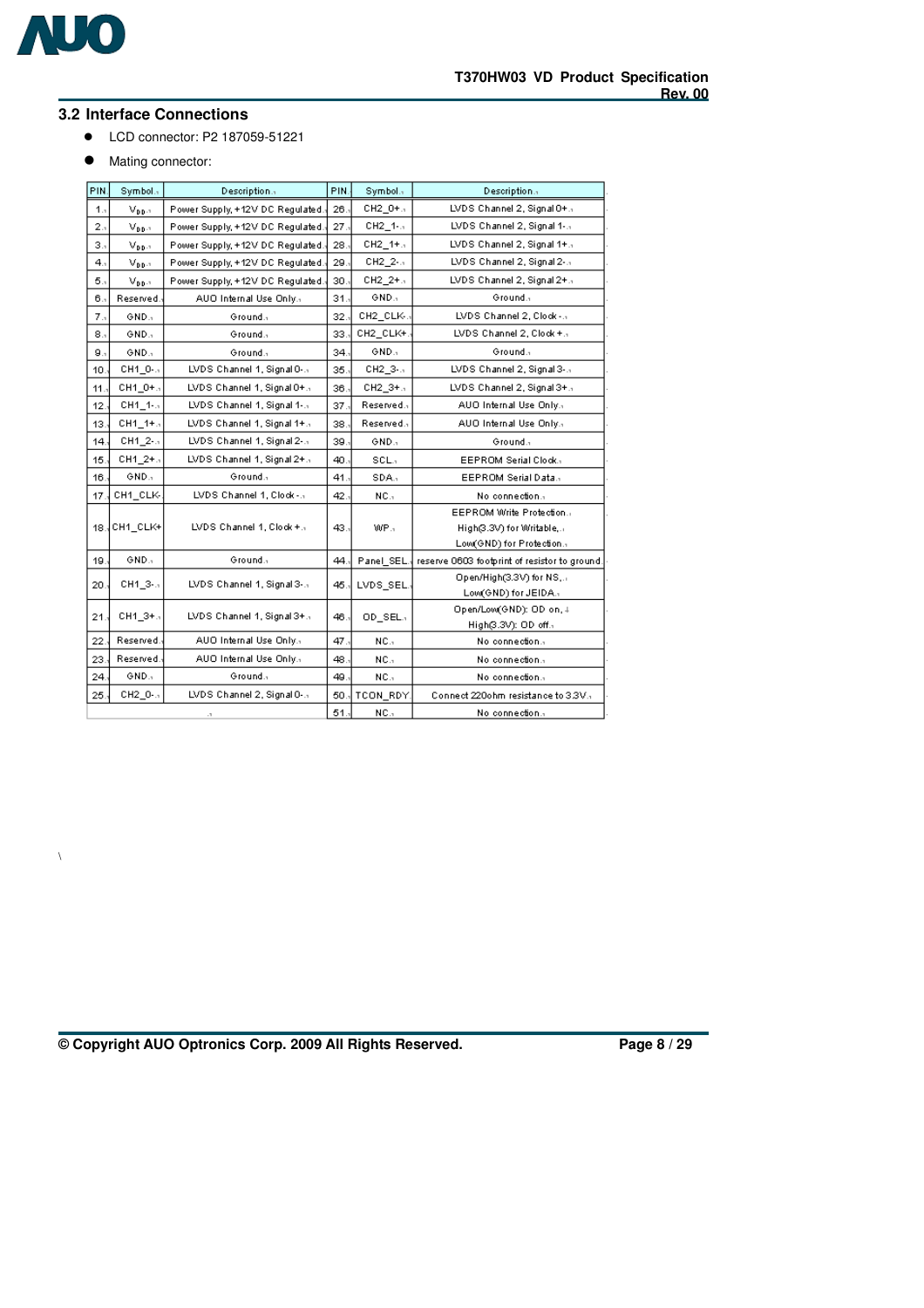

#### ■ LVDS Option = High/Open→NS



**Note: x = 1, 2, 3, 4…** 

■ LVDS Option = Low→JEIDA



**Note: x = 1, 2, 3, 4…** 

**© Copyright AUO Optronics Corp. 2009 All Rights Reserved. Page 9 / 29**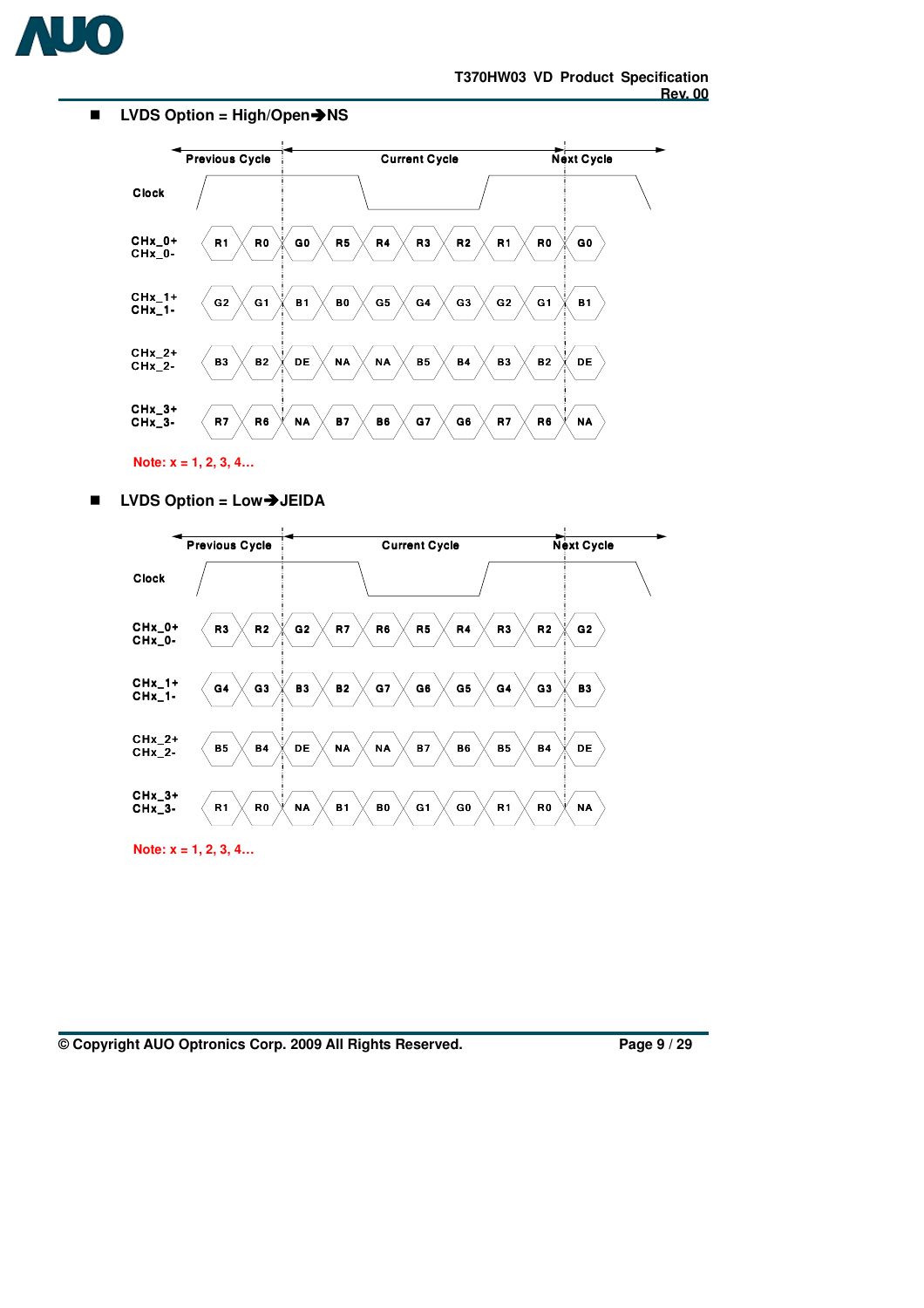

### **3.3 Signal Timing Specification**

This is the signal timing required at the input of the user connector. All of the interface signal timing should be satisfied with the following specifications for its proper operation.

| Signal                      | <b>Item</b>     | Symbol        | Min. | Typ.  | Max  | <b>Unit</b> |  |  |
|-----------------------------|-----------------|---------------|------|-------|------|-------------|--|--|
|                             | Period          | Tv            | 1090 | 1125  | 1480 | Th          |  |  |
| <b>Vertical Section</b>     | Active          | Tdisp $(v)$   |      | 1080  |      |             |  |  |
|                             | <b>Blanking</b> | Tblk(v)       | 10   | 45    | 400  | Th          |  |  |
|                             | Period          | Th            | 1030 | 1100  | 1325 | Tclk        |  |  |
| <b>Horizontal Section</b>   | Active          | Tdisp (h)     |      |       | Tclk |             |  |  |
|                             | <b>Blanking</b> | Tblk (h)      | 70   | 140   | 365  | <b>Tclk</b> |  |  |
| <b>Clock</b>                | Frequency       | $Fclk=1/Tclk$ | 50   | 74.25 | 82   | <b>MHz</b>  |  |  |
| <b>Vertical Frequency</b>   | Frequency       | Fv            | 47   | 60    | 63   | Hz          |  |  |
| <b>Horizontal Frequency</b> | Frequency       | Fh            | 60   | 67.5  | 73   | <b>KHz</b>  |  |  |

Notes:

(1) Display position is specific by the rise of DE signal only.

Horizontal display position is specified by the rising edge of 1<sup>st</sup> DCLK after the rise of 1<sup>st</sup> DE, is displayed on the left edge of the screen.

(2)Vertical display position is specified by the rise of DE after a "Low" level period equivalent to eight times of horizontal period. The 1<sup>st</sup> data corresponding to one horizontal line after the rise of 1<sup>st</sup> DE is displayed at the top line of screen.

(3)If a period of DE "High" is less than 1920 DCLK or less than 1080 lines, the rest of the screen displays black.

(4)The display position does not fit to the screen if a period of DE "High" and the effective data period do not synchronize with each other.

**© Copyright AUO Optronics Corp. 2009 All Rights Reserved. Page 10 / 29**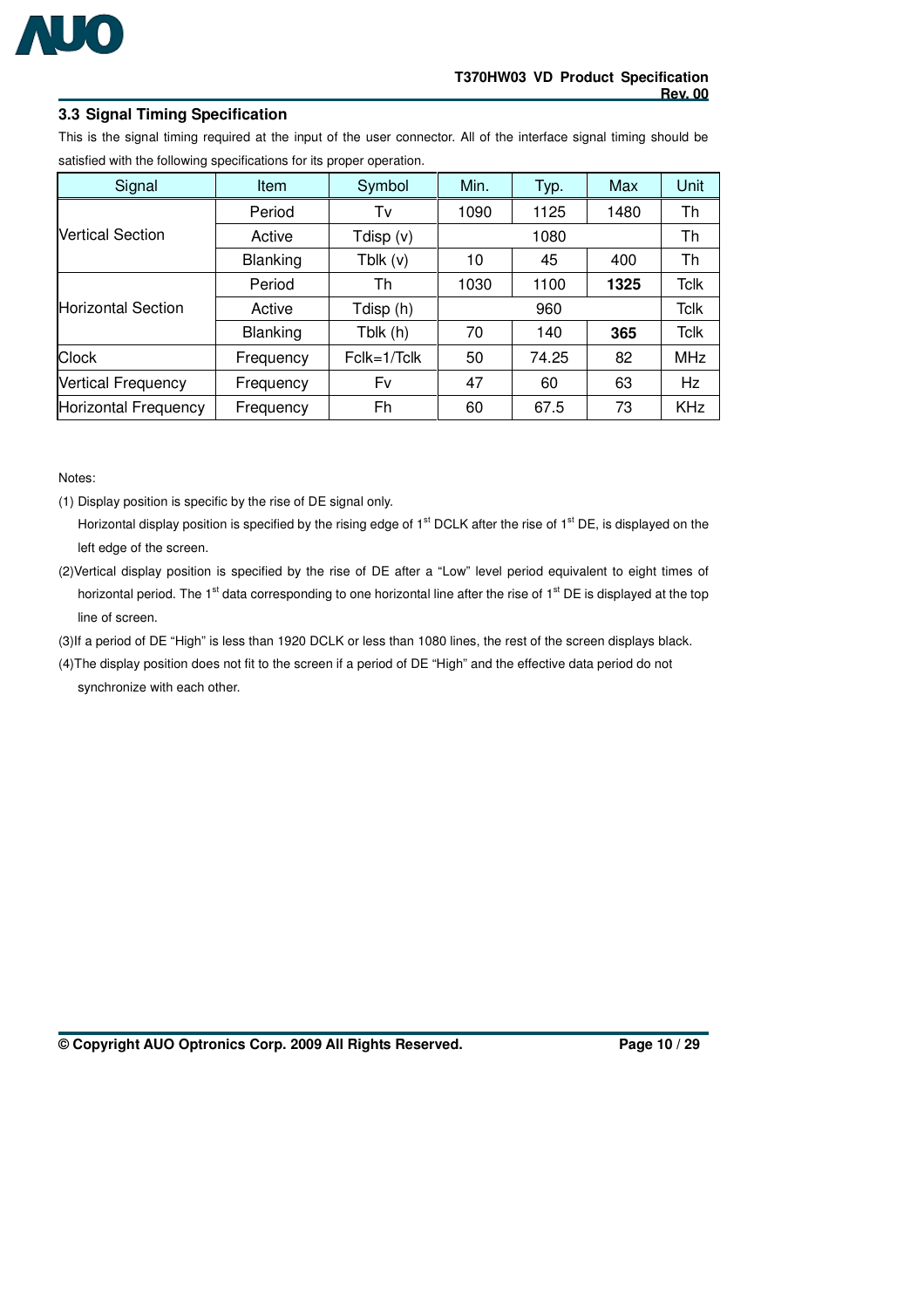

## **3.4 Signal Timing Waveforms**



### **© Copyright AUO Optronics Corp. 2009 All Rights Reserved. Page 11 / 29**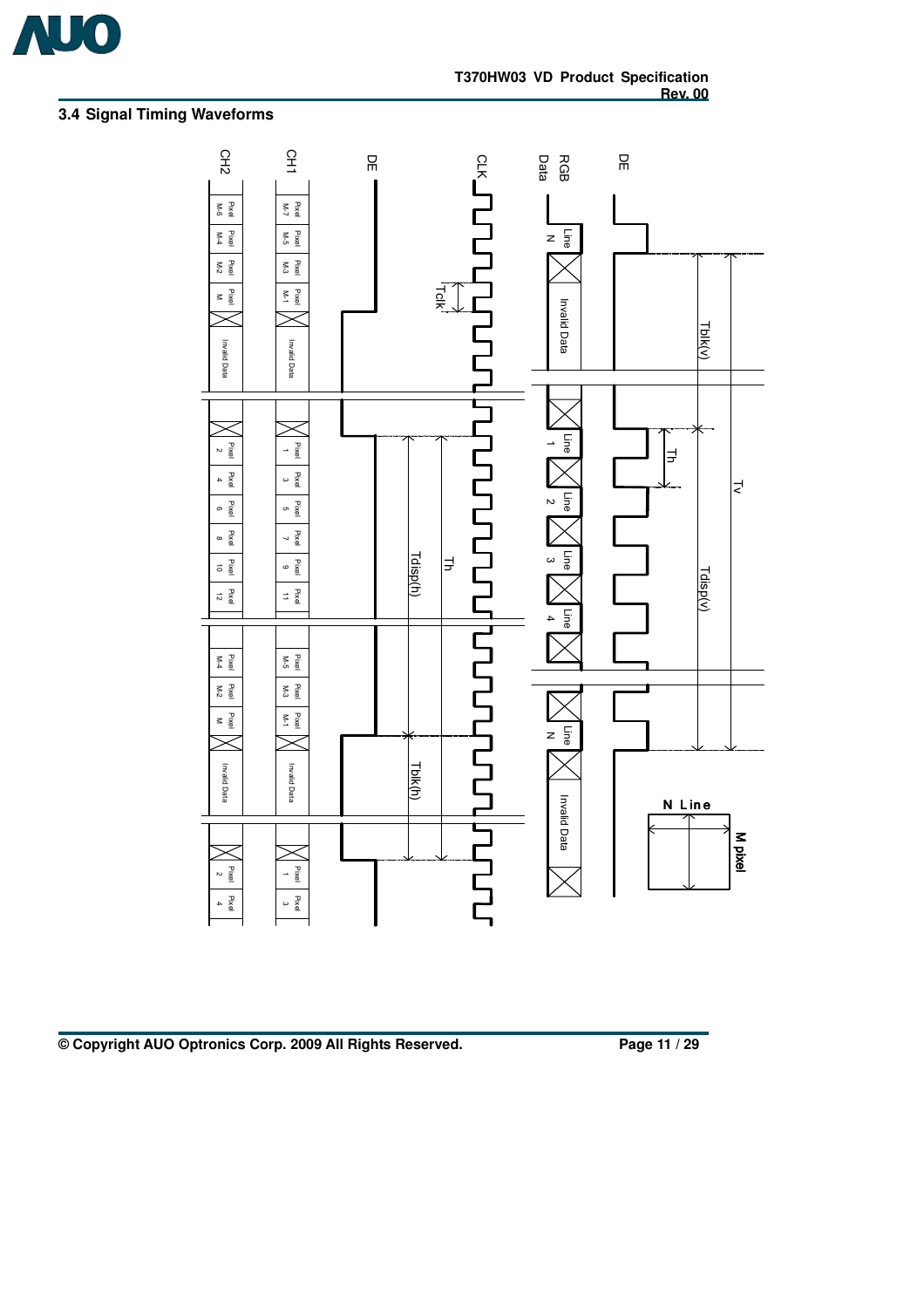

#### **3.5 Color Input Data Reference**

The brightness of each primary color (red, green and blue) is based on the 8 bit gray scale data input for the color; the higher the binary input, the brighter the color. The table below provides a reference for color versus data input.

|  | COLOR DATA REFERENCE |
|--|----------------------|
|--|----------------------|

|              |                   |                |                |                |                |                |                |                |                |              |                |                | Input Color Data |                |              |            |                |                  |             |              |             |                |              |              |                |
|--------------|-------------------|----------------|----------------|----------------|----------------|----------------|----------------|----------------|----------------|--------------|----------------|----------------|------------------|----------------|--------------|------------|----------------|------------------|-------------|--------------|-------------|----------------|--------------|--------------|----------------|
|              | Color             | <b>RED</b>     |                |                |                |                |                |                |                | <b>GREEN</b> |                |                |                  |                | <b>BLUE</b>  |            |                |                  |             |              |             |                |              |              |                |
|              |                   | <b>MSB</b>     |                |                |                |                |                | <b>LSB</b>     |                | <b>MSB</b>   |                |                |                  |                |              | <b>LSB</b> |                | <b>MSB</b>       |             |              |             |                |              |              | <b>LSB</b>     |
|              |                   | R <sub>7</sub> | R <sub>6</sub> | R <sub>5</sub> | R4             | R <sub>3</sub> | R <sub>2</sub> | R <sub>1</sub> | R <sub>0</sub> | G7           | G <sub>6</sub> | G <sub>5</sub> | G4               | G <sub>3</sub> |              | G2 G1      | G <sub>0</sub> | <b>B7</b>        | <b>B6</b>   | <b>B5</b>    | <b>B4</b>   | B <sub>3</sub> | <b>B2</b>    | B1           | B <sub>0</sub> |
|              | Black             | $\mathbf 0$    | 0              | $\pmb{0}$      | $\overline{0}$ | $\pmb{0}$      | $\mathbf 0$    | $\pmb{0}$      | 0              | $\pmb{0}$    | $\mathbf 0$    | $\mathbf 0$    | $\pmb{0}$        | $\mathbf 0$    | $\pmb{0}$    | 0          | $\mathbf 0$    | $\mathbf 0$      | $\mathbf 0$ | $\pmb{0}$    | $\mathbf 0$ | $\mathbf 0$    | $\mathbf 0$  | $\mathbf 0$  | $\pmb{0}$      |
|              | Red(255)          | 1              | 1              | 1              | $\mathbf{1}$   | 1              | 1              | 1              | 1              | 0            | 0              | 0              | 0                | $\mathbf 0$    | 0            | 0          | $\mathbf 0$    | 0                | 0           | 0            | 0           | $\mathbf 0$    | 0            | 0            | $\pmb{0}$      |
|              | Green(255)        | $\mathbf 0$    | 0              | 0              | $\mathbf 0$    | 0              | $\mathbf 0$    | $\mathbf 0$    | 0              | 1            | 1              | $\mathbf{1}$   | 1                | 1              | 1            | 1          | $\mathbf{1}$   | 0<br>I           | $\pmb{0}$   | $\mathbf 0$  | 0           | $\mathbf 0$    | 0            | $\mathbf 0$  | $\pmb{0}$      |
| <b>Basic</b> | <b>Blue(255)</b>  | 0              | 0              | $\mathbf 0$    | 0              | 0              | $\mathbf 0$    | 0              | 0              | 0            | $\mathbf 0$    | 0              | $\mathbf 0$      | $\mathbf 0$    | 0            | 0          | 0              | $\mathbf{1}$     | 1           | 1            | 1           | $\mathbf{1}$   | 1            | 1            | $\mathbf{1}$   |
| Color        | Cyan              | 0              | 0              | $\mathbf 0$    | $\overline{0}$ | 0              | $\mathbf 0$    | $\mathbf 0$    | $\mathbf 0$    | $\mathbf{1}$ | 1              | $\mathbf{1}$   | $\mathbf{1}$     | $\mathbf{1}$   | $\mathbf{1}$ | 1          | $\mathbf{1}$   | $\mathbf{1}$     | 1           | $\mathbf{1}$ | 1           | 1              | $\mathbf{1}$ | $\mathbf{1}$ | $\mathbf{1}$   |
|              | Magenta           | $\mathbf{1}$   | 1              | 1              | 1              | 1              | $\mathbf{1}$   | 1              | 1              | $\mathbf 0$  | 0              | $\mathbf 0$    | $\mathbf 0$      | $\mathbf 0$    | 0            | 0          | $\mathbf 0$    | 1<br>I           | 1           | $\mathbf{1}$ | 1           | 1              | 1            | 1            | 1              |
|              | Yellow            | 1              | 1              | 1              | 1              | 1              | 1              | 1              | 1              | 1            | 1              | $\mathbf{1}$   | 1                | 1              | 1            | 1          | 1              | $\mathbf 0$      | $\mathbf 0$ | $\mathbf 0$  | 0           | $\mathbf 0$    | $\mathbf 0$  | $\mathbf 0$  | $\pmb{0}$      |
|              | White             | $\mathbf{1}$   | 1              | 1              | $\mathbf{1}$   | 1              | $\mathbf{1}$   | 1              | 1              | $\mathbf{1}$ | 1              | $\mathbf{1}$   | 1                | 1              | $\mathbf{1}$ | 1          | $\mathbf{1}$   | 1                | 1           | $\mathbf{1}$ | 1           | 1              | 1            | $\mathbf{1}$ | $\mathbf{1}$   |
|              | RED(000)          | 0              | 0              | 0              | $\mathbf 0$    | 0              | $\mathbf 0$    | $\mathbf 0$    | 0              | 0            | 0              | $\pmb{0}$      | $\mathbf 0$      | 0              | 0            | 0          | $\pmb{0}$      | $\mathbf 0$      | $\mathbf 0$ | 0            | $\mathbf 0$ | $\pmb{0}$      | $\pmb{0}$    | $\mathbf 0$  | $\pmb{0}$      |
|              | RED(001)          | 0              | 0              | 0              | $\mathbf 0$    | 0              | $\mathbf 0$    | 0              | 1              | 0            | 0              | $\mathbf 0$    | $\mathbf 0$      | $\mathbf 0$    | $\mathbf 0$  | 0          | $\mathbf{0}$   | 0                | $\mathbf 0$ | $\mathbf 0$  | 0           | $\mathbf 0$    | $\mathbf 0$  | $\mathbf 0$  | $\mathbf 0$    |
| $\mathsf{R}$ | ----              |                |                |                |                |                |                |                |                |              |                |                |                  |                |              |            |                |                  |             |              |             |                |              |              |                |
|              | RED(254)          | $\mathbf{1}$   | 1              | 1              | $\mathbf{1}$   | 1              | $\mathbf{1}$   | 1              | 0              | 0            | 0              | $\mathbf 0$    | $\mathbf 0$      | $\mathbf 0$    | 0            | 0          | $\mathbf 0$    | $\mathbf 0$      | $\mathbf 0$ | $\mathbf 0$  | 0           | $\mathbf 0$    | $\mathbf 0$  | $\mathbf 0$  | $\mathbf 0$    |
|              | RED(255)          | $\mathbf{1}$   | $\mathbf{1}$   | $\mathbf{1}$   | $\mathbf{1}$   | 1              | $\mathbf{1}$   | $\mathbf{1}$   | $\mathbf{1}$   | 0            | 0              | $\mathsf 0$    | $\mathbf 0$      | $\mathbf 0$    | $\mathbf 0$  | 0          | $\mathbf 0$    | $\mathbf 0$      | $\mathsf 0$ | $\mathbf 0$  | $\mathbf 0$ | $\pmb{0}$      | $\mathbf 0$  | $\mathbf 0$  | $\pmb{0}$      |
|              | GREEN(000)        | 0              | $\mathbf 0$    | 0              | $\mathbf 0$    | 0              | $\mathbf 0$    | 0              | 0              | 0            | 0              | 0              | $\mathbf 0$      | 0              | 0            | 0          | 0              | $\mathbf 0$<br>I | 0           | $\mathbf 0$  | 0           | 0              | 0            | 0            | $\mathbf 0$    |
|              | GREEN(001)        | 0              | 0              | 0              | $\Omega$       | 0              | $\mathbf 0$    | 0              | 0              | 0            | 0              | $\mathbf 0$    | $\Omega$         | $\mathbf 0$    | 0            | 0          | 1              | $\Omega$         | $\Omega$    | 0            | 0           | $\mathbf 0$    | $\Omega$     | $\Omega$     | $\mathbf 0$    |
| G            | ----              |                |                |                |                |                |                |                |                |              |                |                |                  |                |              |            |                |                  |             |              |             |                |              |              |                |
|              | <b>GREEN(254)</b> | 0              | 0              | $\mathbf 0$    | $\mathbf 0$    | 0              | $\mathbf 0$    | $\mathbf 0$    | 0              | $\mathbf{1}$ | 1              | $\mathbf{1}$   | $\mathbf{1}$     | $\mathbf{1}$   | $\mathbf{1}$ | 1          | $\mathbf 0$    | $\mathbf 0$      | $\mathbf 0$ | $\mathbf 0$  | 0           | $\mathbf 0$    | $\mathbf 0$  | $\mathbf 0$  | $\mathbf 0$    |
|              | <b>GREEN(255)</b> | $\pmb{0}$      | 0              | $\mathbf 0$    | $\mathbf 0$    | 0              | $\mathbf 0$    | 0              | $\pmb{0}$      | $\mathbf{1}$ | 1              | $\mathbf{1}$   | 1                | 1              | $\mathbf{1}$ | 1          | $\mathbf{1}$   | $\mathbf 0$      | $\pmb{0}$   | $\mathbf 0$  | $\mathbf 0$ | $\mathbf 0$    | $\mathbf 0$  | $\mathbf 0$  | $\pmb{0}$      |
|              | <b>BLUE(000)</b>  | 0              | $\mathbf 0$    | 0              | 0              | 0              | $\mathbf 0$    | $\mathbf 0$    | 0              | 0            | 0              | 0              | $\mathbf 0$      | $\mathbf 0$    | 0            | 0          | 0              | $\mathbf 0$      | 0           | $\mathbf 0$  | $\mathbf 0$ | $\mathbf 0$    | $\mathbf 0$  | 0            | 0              |
|              | <b>BLUE(001)</b>  | 0              | 0              | 0              | $\Omega$       | 0              | $\mathbf 0$    | 0              | $\mathbf 0$    | 0            | 0              | 0              | $\mathbf 0$      | $\mathbf 0$    | 0            | 0          | 0              | $\mathbf 0$      | $\mathbf 0$ | $\Omega$     | $\Omega$    | $\Omega$       | $\Omega$     | $\mathbf 0$  | $\mathbf{1}$   |
| B            | ----              |                |                |                |                |                |                |                |                |              |                |                |                  |                |              |            |                |                  |             |              |             |                |              |              |                |
|              | <b>BLUE(254)</b>  | 0              | 0              | $\pmb{0}$      | 0              | 0              | $\mathbf 0$    | 0              | 0              | 0            | 0              | $\pmb{0}$      | $\mathbf 0$      | $\mathbf 0$    | 0            | 0          | $\pmb{0}$      | 1                | 1           | 1            | 1           | 1              | 1            | 1            | $\mathbf 0$    |
|              | <b>BLUE(255)</b>  | 0              | $\Omega$       | 0              | $\Omega$       | 0              | 0              | 0              | 0              | 0            | 0              | 0              | 0                | $\mathbf{0}$   | 0            | 0          | 0              | 1                | 1           | 1            | 1           | 1              | 1            | $\mathbf{1}$ | 1              |

**© Copyright AUO Optronics Corp. 2009 All Rights Reserved. Page 12 / 29**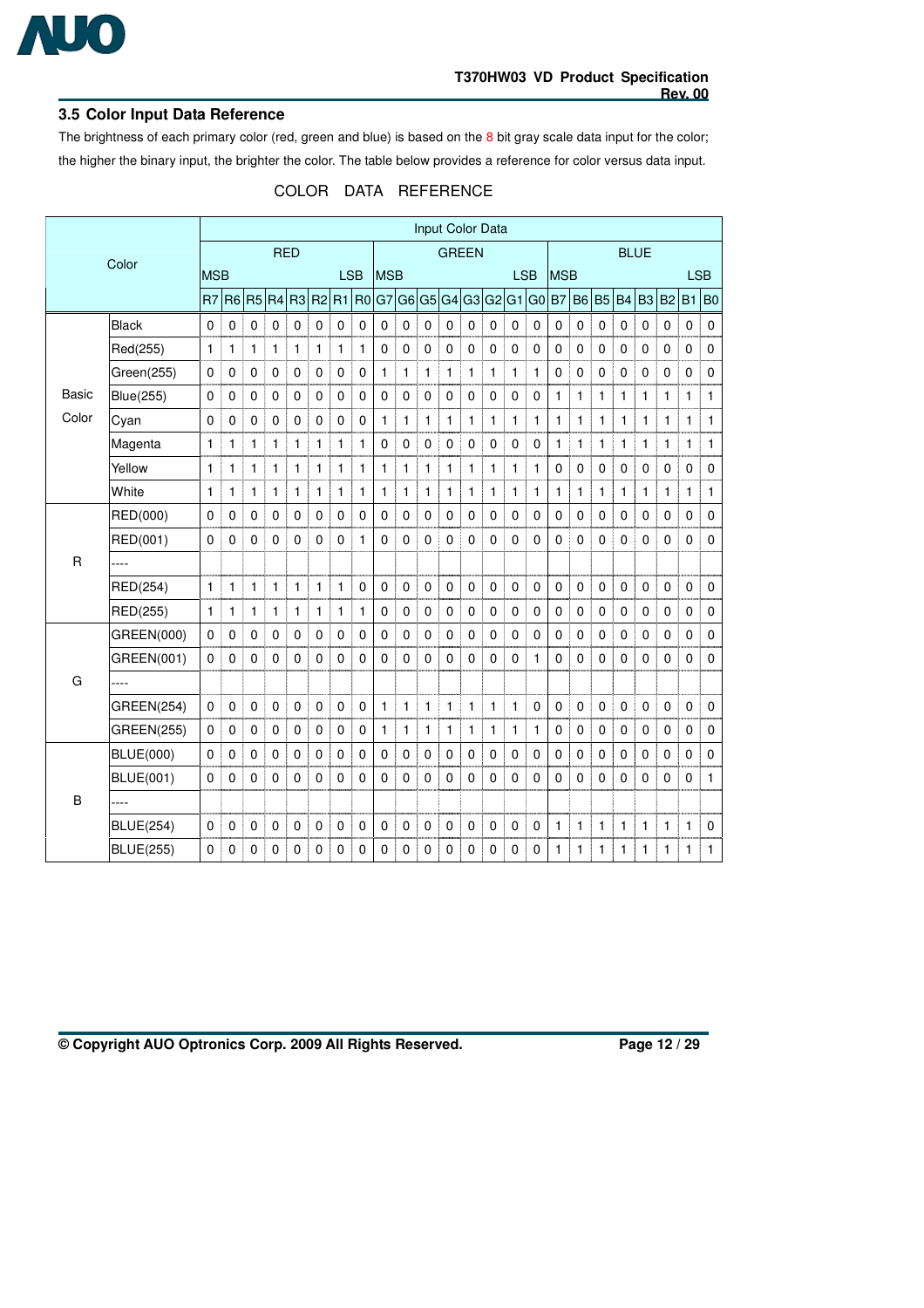

#### **3.6 Power Sequence for LCD**



| Parameter      |      | Units |      |    |  |  |
|----------------|------|-------|------|----|--|--|
|                | Min. | Typ.  | Max. |    |  |  |
| Τ1             | 0.4  |       | 30   | ms |  |  |
| T <sub>2</sub> | 0.1  |       | 50   | ms |  |  |
| T <sub>3</sub> | 300  |       |      | ms |  |  |
| T <sub>4</sub> | 10   |       |      | ms |  |  |
| T5             | 0.1  |       | 50   | ms |  |  |
| T <sub>6</sub> | ---  |       | 300  | ms |  |  |
| T7             | 500  | ---   |      | ms |  |  |

Note:

(1) T4=0 : concern for residual pattern before BLU turn off.

(2) T6 : voltage of VDD must decay smoothly after power-off. (customer system decide this value)

**© Copyright AUO Optronics Corp. 2009 All Rights Reserved. Page 13 / 29**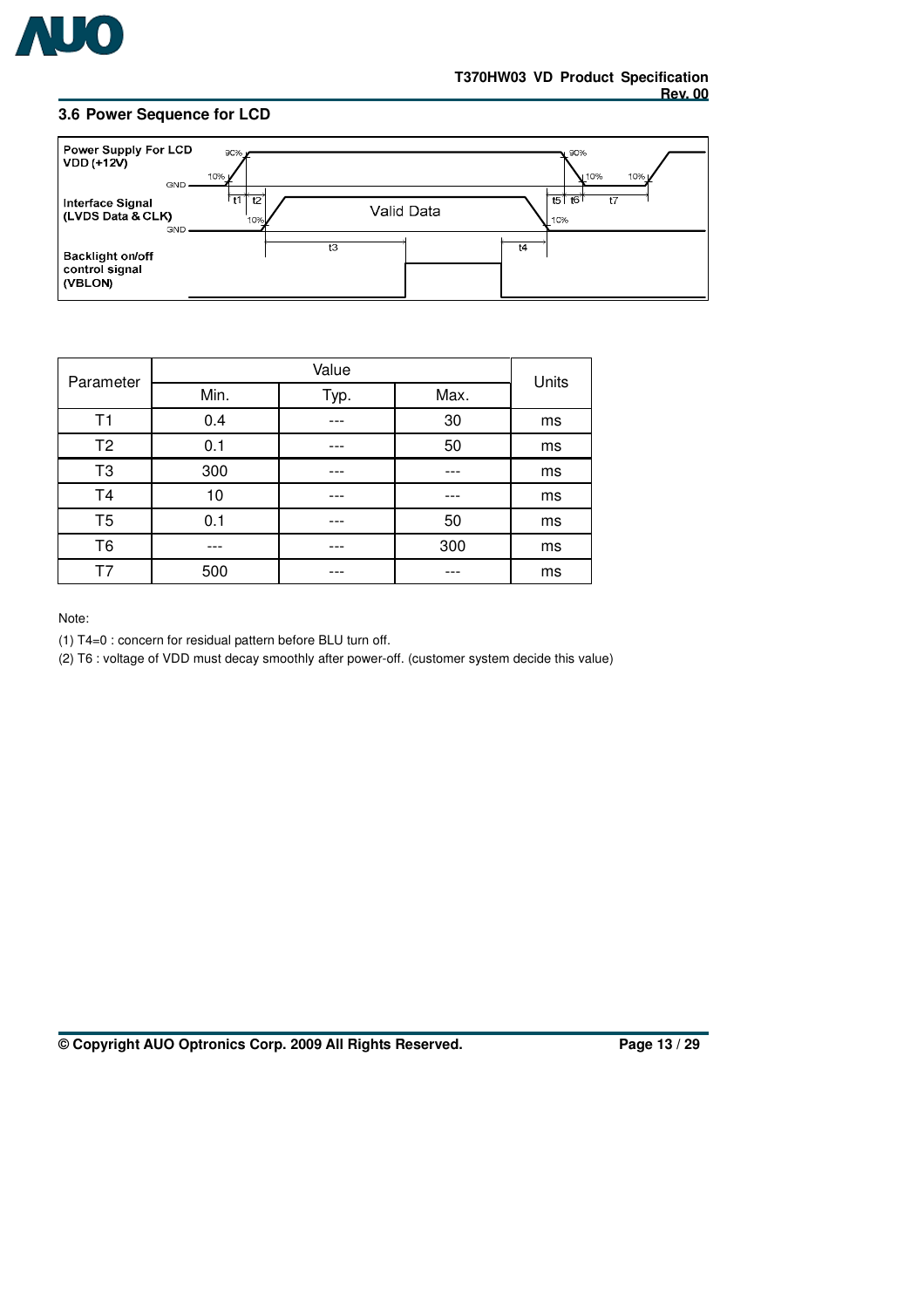

## **3.7 Backlight Specification (Inverter Type)**

The backlight unit contains 14-I type CCFLs (Cold Cathode Fluorescent Lamp)

## **3.7.1 Electrical specification**

|                |                                               |                   |                   | <b>Condition</b> |                | <b>Spec</b>              |            | <b>Unit</b> | <b>Note</b>    |
|----------------|-----------------------------------------------|-------------------|-------------------|------------------|----------------|--------------------------|------------|-------------|----------------|
|                | Item                                          |                   | <b>Symbol</b>     |                  | <b>Min</b>     | <b>Typ</b>               | <b>Max</b> |             |                |
| 1              | Input Voltage                                 |                   | <b>VDDB</b>       |                  | 22.5           | 24                       | 26.4       | <b>VDC</b>  |                |
| $\overline{c}$ | Input Current                                 |                   | I <sub>DB</sub>   | $VDDB=24V$       | $\blacksquare$ | 4.58                     | 4.81       | <b>ADC</b>  | 1              |
| 3              | Input Power                                   |                   | $P_{\text{DDB}}$  | $VDDB=24V$       | 104            | 110                      | 116        | W           | $\mathbf{1}$   |
| 4              | Inrush Current                                |                   | $I_{\rm RUSH}$    | $VDDB=24V$       | ٠              | L.                       | 7.2        | <b>ADC</b>  | $\overline{2}$ |
|                |                                               | ON                |                   |                  | $\overline{2}$ | ä,                       | 5          |             |                |
| 5              | On/Off control voltage                        | V <sub>BLON</sub> | <b>OFF</b>        | $VDDB=24V$       | 0              | ÷,                       | 0.8        | <b>VDC</b>  |                |
| 6              | On/Off control current                        |                   | I <sub>BLON</sub> |                  | $\blacksquare$ | Ξ.                       | 1.5        | mA          |                |
| $\overline{7}$ |                                               | V DIM             | <b>MAX</b>        |                  | 0              | ä,                       | 3.3        | <b>VDC</b>  |                |
|                | Dimming Control Voltage                       |                   | <b>MIN</b>        | VDDB=24V         | $\blacksquare$ | 0                        | ÷.         | <b>VDC</b>  |                |
| 8              | Dimming Control Current                       |                   | I DIM             | VDDB=24V         | ÷.             | ä,                       | 2          | mADC        |                |
| 9              | Internal Dimming Ratio                        |                   | DIM R             | VDDB=24V         | 20             |                          | 100        | $\%$        | 3              |
| 10             | <b>External PWM</b>                           |                   | <b>MAX</b>        | VDDB=24V         | 2              | Ξ.                       | 3.3        | <b>VDC</b>  |                |
|                | Control Voltage                               | V EPWM            | <b>MIN</b>        | $VDDB=24V$       | $\Omega$       | $\overline{\phantom{0}}$ | 0.8        |             | ۰              |
| 11             | <b>External PWM</b><br><b>Control Current</b> |                   | I EPWM            | $VDDB=24V$       | ٠              | ÷,                       | 2          | <b>mADC</b> |                |
| 12             | External PWM Duty ratio                       |                   | D EPWM            | VDDB=24V         | 5              | ۰                        | 100        | $\%$        | 3              |
| 13             | <b>External PWM</b><br>Frequency              |                   | F_EPWM            | $VDDB=24V$       | 140            | 180                      | 240        | Hz          |                |

Note 1 : Dimming ratio= 100% (MAX) (Ta=25±5°C, Turn on for 45minutes) Note 2: Measurement condition Rising time = 20ms (VDDB : 10%~90%);

Note 3: Less than10% dimming control is functional well and no backlight shutdown happened

**© Copyright AUO Optronics Corp. 2009 All Rights Reserved. Page 14 / 29**

(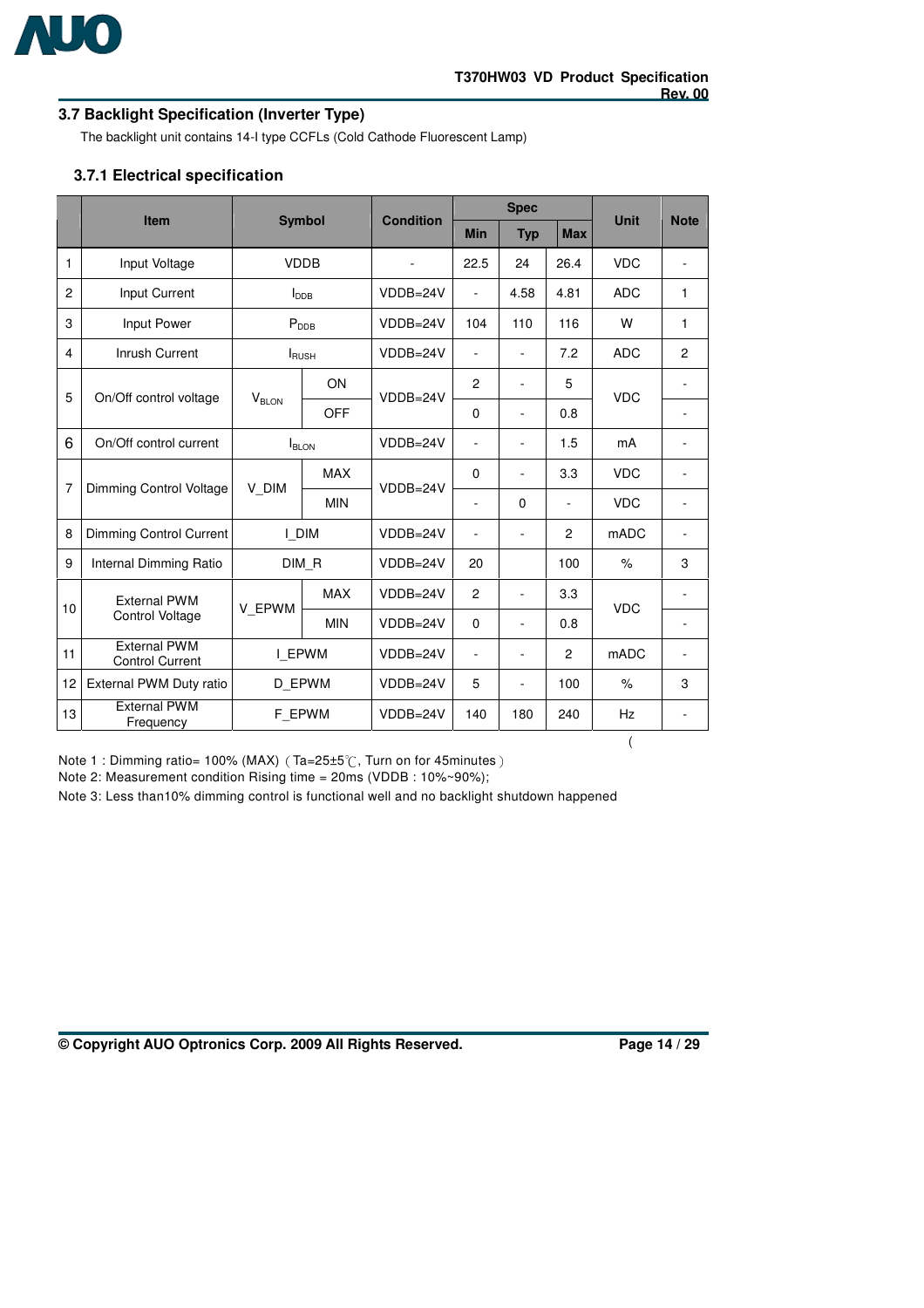

## **3.7.2 Input Pin Assignment**

| Inverter Connector: CI0114M1HRL-NH (Cvilux) |  |  |  |
|---------------------------------------------|--|--|--|
|---------------------------------------------|--|--|--|

| Pin            | Symbol       | <b>Description</b>                                    |  |  |
|----------------|--------------|-------------------------------------------------------|--|--|
| $\mathbf{1}$   | <b>VDDB</b>  | Operating Voltage Supply, +24V DC regulated           |  |  |
| $\overline{2}$ | <b>VDDB</b>  | Operating Voltage Supply, +24V DC regulated           |  |  |
| 3              | <b>VDDB</b>  | Operating Voltage Supply, +24V DC regulated           |  |  |
| $\overline{4}$ | <b>VDDB</b>  | Operating Voltage Supply, +24V DC regulated           |  |  |
| 5              | <b>VDDB</b>  | Operating Voltage Supply, +24V DC regulated           |  |  |
| 6              | <b>BLGND</b> | Ground and Current Return                             |  |  |
| $\overline{7}$ | <b>BLGND</b> | Ground and Current Return                             |  |  |
| 8              | <b>BLGND</b> | Ground and Current Return                             |  |  |
| 9              | <b>BLGND</b> | Ground and Current Return                             |  |  |
| 10             | <b>BLGND</b> | Ground and Current Return                             |  |  |
| 11             | <b>DET</b>   | BLU status detection:                                 |  |  |
|                |              | Normal: 0~0.8V; Abnormal: Open collector              |  |  |
|                |              | BLU On-Off control:                                   |  |  |
| 12             | <b>VBLON</b> | High/Open (3.3V~5.5V): BL On;                         |  |  |
|                |              | Low (0~0.8V/GND) : BL off                             |  |  |
|                |              | Internal PWM (0~3.3V for 10~100% Duty, open for 100%) |  |  |
| 13             | $VDIM(**)$   | < NC ; at External PWM mode>                          |  |  |
| 14             |              | External PWM (5%~100% Duty, open for 100%)            |  |  |
|                | $PDIM(*)$    | < NC ; at Internal PWM mode>                          |  |  |



PWM Dimming : include Internal and External PWM Dimming

(Note\*) IF External PWM function includes 10% dimming ratio. Judge condition as below:

- (1) Backlight module must be lighted ON normally.
- (2) All protection function must work normally.
- (3) Uniformity and flicker could NOT be guaranteed

**© Copyright AUO Optronics Corp. 2009 All Rights Reserved. Page 15 / 29**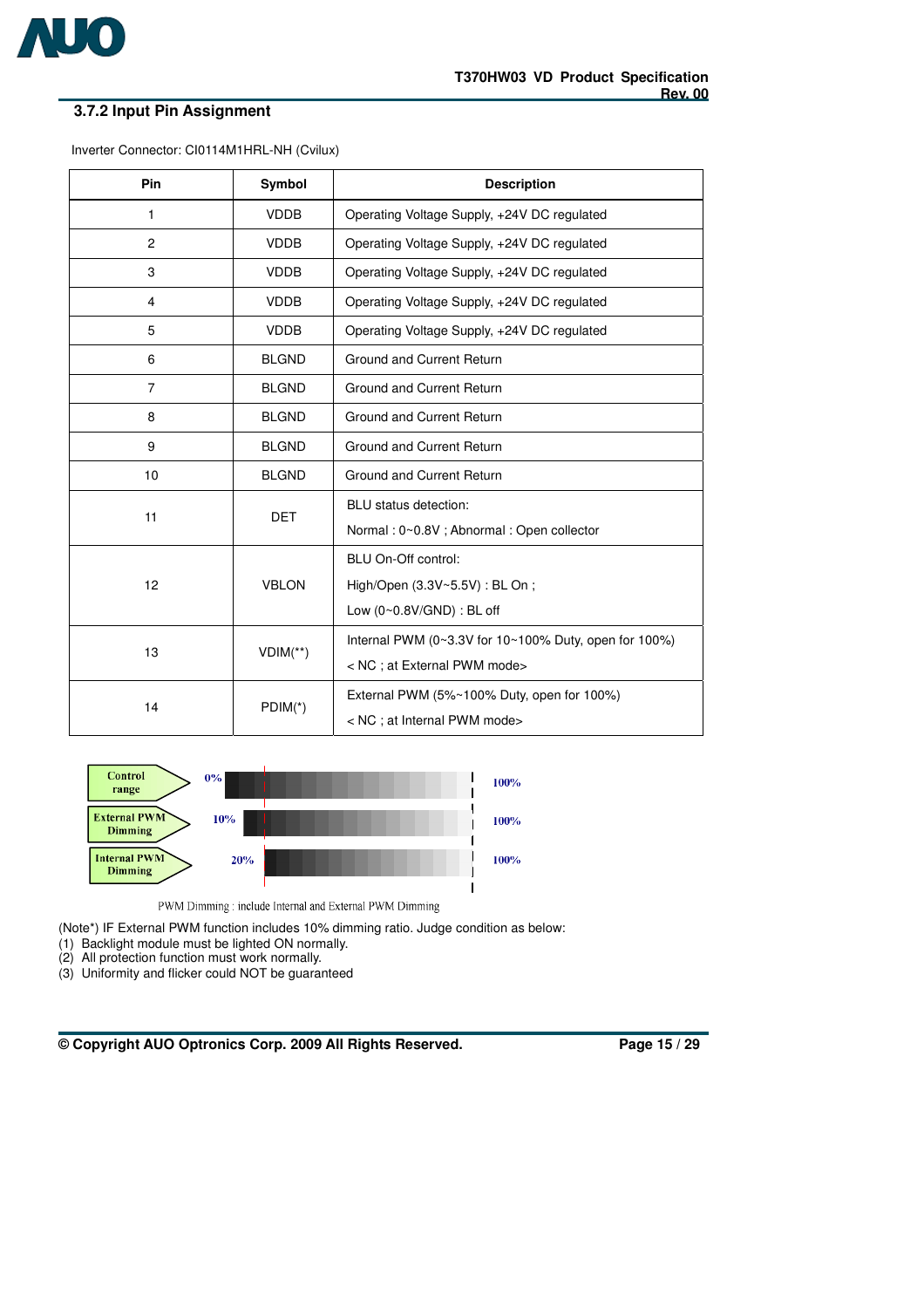

## **3.7.3 Power Sequence for Inverter**





| Parameter |      | Units |                          |    |
|-----------|------|-------|--------------------------|----|
|           | Min. | Typ.  | Max.                     |    |
| Τ1        | 20   | ۰     | ۰                        | ms |
| Т2        | 50   | ۰     | $\overline{\phantom{a}}$ | ms |
| T3        | 0    | ۰     | $\overline{\phantom{a}}$ | ms |
| T4        |      | -     | -                        | ms |
| T5        |      | -     | $\overline{\phantom{a}}$ | ms |
| T6        | -    | -     | 10                       | ms |

**© Copyright AUO Optronics Corp. 2009 All Rights Reserved. Page 16 / 29**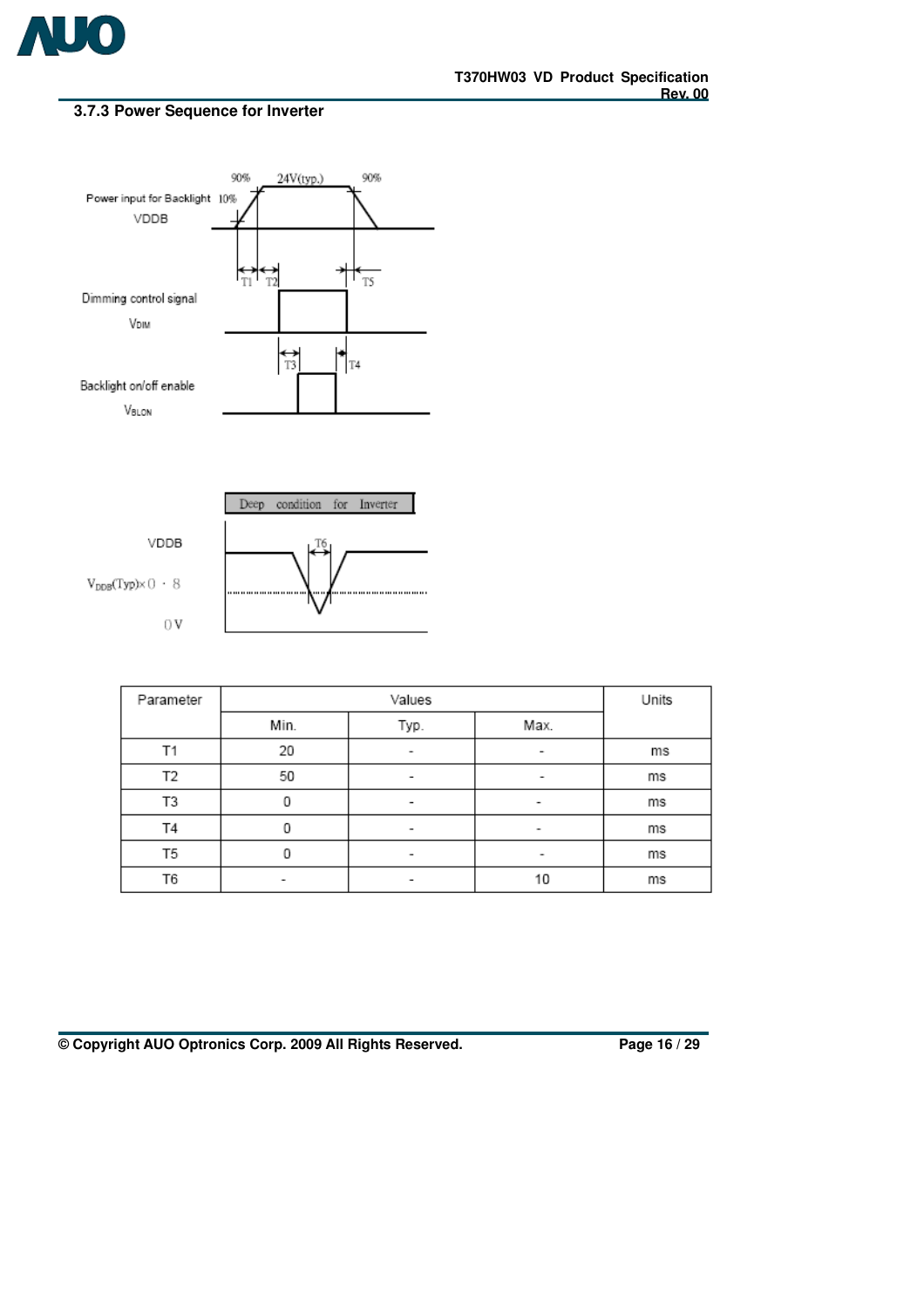

## **4. Optical Specification**

Optical characteristics are determined after the unit has been 'ON' and stable for approximately 45 minutes in a dark environment at 25°C. The values specified are at an approximate distance 50cm from the LCD surface at a viewing angle of  $\varphi$  and  $\theta$  equal to 0°.

**Fig.1 presents additional information concerning the measurement equipment and method.** 



|                                                    |                      | Values    |       |           |                   |                |
|----------------------------------------------------|----------------------|-----------|-------|-----------|-------------------|----------------|
| Parameter                                          | Symbol               | Min.      | Typ.  | Max       | Unit              | <b>Notes</b>   |
| <b>Contrast Ratio</b>                              | <b>CR</b>            | 3000      | 4000  |           |                   | 1              |
| Surface Luminance (White)                          | $L_{WH}$             | 360       | 450   |           | cd/m <sup>2</sup> | $\overline{c}$ |
| Luminance Variation                                | $\delta_{WHITE(9P)}$ | --        | $-$   | 1.3       |                   | 3              |
| Response Time (G to G)                             | Tγ                   | --        | 6.5   | --        | Ms                | 4              |
| <b>Color Gamut</b>                                 | <b>NTSC</b>          |           | 72    |           | $\%$              |                |
| <b>Color Coordinates</b>                           |                      |           |       |           |                   |                |
| Red                                                | $R_{X}$              |           | 0.640 |           |                   |                |
|                                                    | $R_Y$                | Typ.-0.03 | 0.330 | Typ.+0.03 |                   |                |
| Green                                              | $G_X$                |           | 0.29  |           |                   |                |
|                                                    | $G_Y$                |           | 0.6   |           |                   |                |
| Blue                                               | $B_{\rm X}$          |           | 0.144 |           |                   |                |
|                                                    | $B_Y$                |           | 0.060 |           |                   |                |
| White                                              | $W_X$                |           | 0.280 |           |                   |                |
|                                                    | $W_Y$                |           | 0.290 |           |                   |                |
| Viewing Angle                                      |                      |           |       |           |                   | 5              |
| $x \text{ axis}, \text{ right}(\varphi = 0^\circ)$ | $\theta_r$           |           | 89    |           | degree            |                |
| x axis, $left(\phi=180^\circ\right)$               | $\theta_1$           |           | 89    |           | degree            |                |
| y axis, up( $\varphi = 90^{\circ}$ )               | $\theta_u$           |           | 89    |           | degree            |                |
| y axis, down ( $\varphi$ =270°)                    | $\Theta_{\rm d}$     |           | 89    |           | degree            |                |

Note:

**© Copyright AUO Optronics Corp. 2009 All Rights Reserved. Page 17 / 29**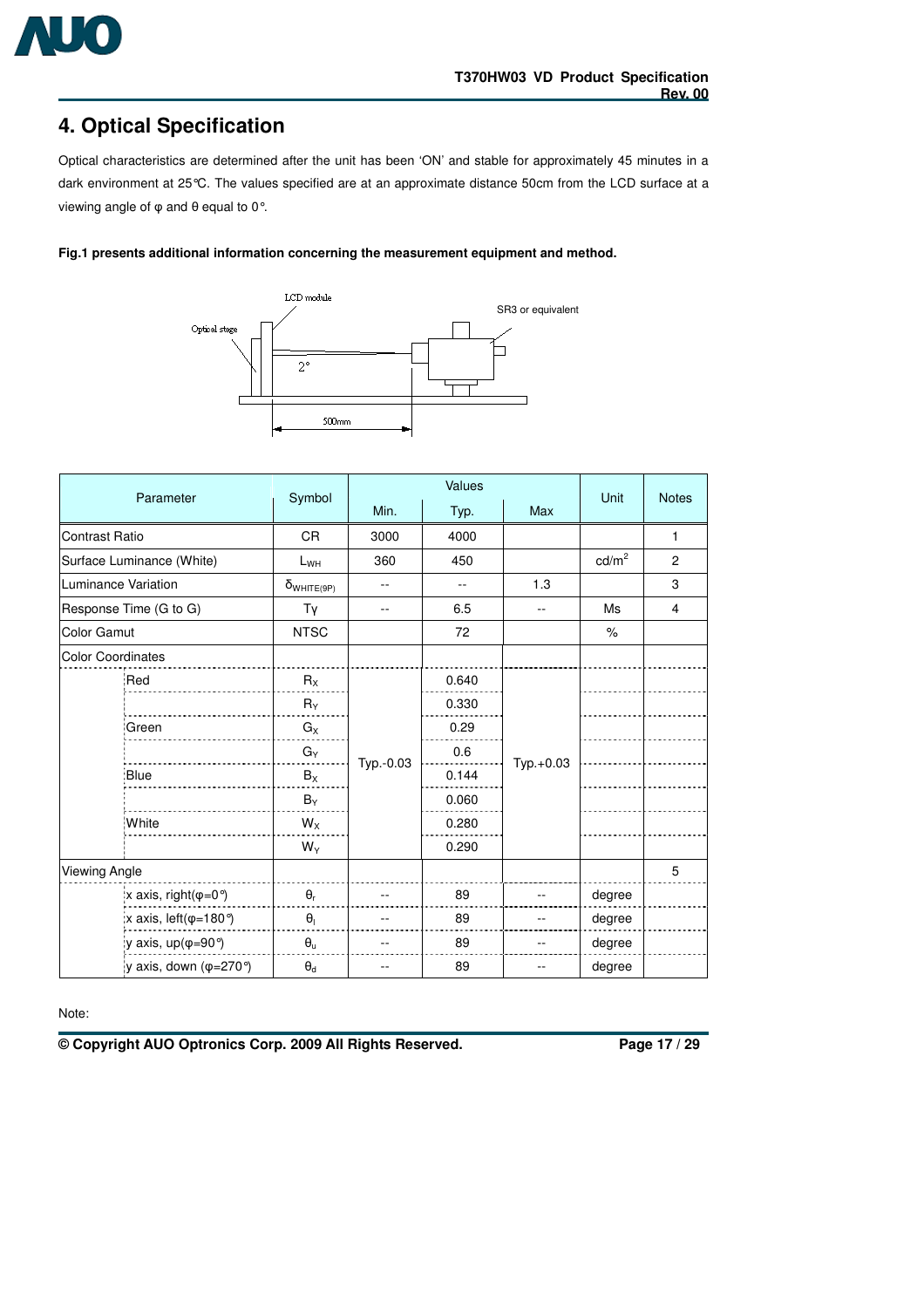

1. Contrast Ratio (CR) is defined mathematically as:

**Surface Luminance of Lon5 Contrast Ratio= Surface Luminance of Loff5** 

- 2. Surface luminance is luminance value at point 5 across the LCD surface 50cm from the surface with all pixels displaying white. From more information see FIG 2. When lamp current  $I_H = 11 \text{ mA}$ . L<sub>WH</sub>=Lon5 where Lon5 is the luminance with all pixels displaying white at center 5 location.
- 3. The variation in surface luminance,  $\delta$ WHITE is defined (center of Screen) as:

 $\delta_{WHITE(9P)}$ = Maximum(L<sub>on1</sub>, L<sub>on2</sub>,...,L<sub>on9</sub>)/ Minimum(L<sub>on1</sub>, L<sub>on2</sub>,...L<sub>on9</sub>)

4. Response time  $T_{\gamma}$  is the average time required for display transition by switching the input signal for five luminance ratio (0%,25%,50%,75%,100% brightness matrix) and is based on  $F_v=60$ Hz to optimize.

| <b>Measured</b>      |       | <b>Target</b> |             |             |             |             |  |  |
|----------------------|-------|---------------|-------------|-------------|-------------|-------------|--|--|
| <b>Response Time</b> |       | $0\%$         | 25%         | 50%         | 75%         | 100%        |  |  |
|                      | $0\%$ |               | 0% to 25%   | 0% to 50%   | 0% to 75%   | 0% to 100%  |  |  |
| <b>Start</b>         | 25%   | 25% to 0%     |             | 25% to 50%  | 25% to 75%  | 25% to 100% |  |  |
|                      | 50%   | 50% to 0%     | 50% to 25%  |             | 50% to 75%  | 50% to 100% |  |  |
|                      | 75%   | 75% to 0%     | 75% to 25%  | 75% to 50%  |             | 75% to 100% |  |  |
|                      | 100%  | 100% to 0%    | 100% to 25% | 100% to 50% | 100% to 75% |             |  |  |

4. Viewing angle is the angle at which the contrast ratio is greater than 10. The angles are determined for the horizontal or x axis and the vertical or y axis with respect to the z axis which is normal to the LCD surface. For more information see FIG4.

#### **FIG. 2 Luminance**



#### **© Copyright AUO Optronics Corp. 2009 All Rights Reserved. Page 18 / 29**

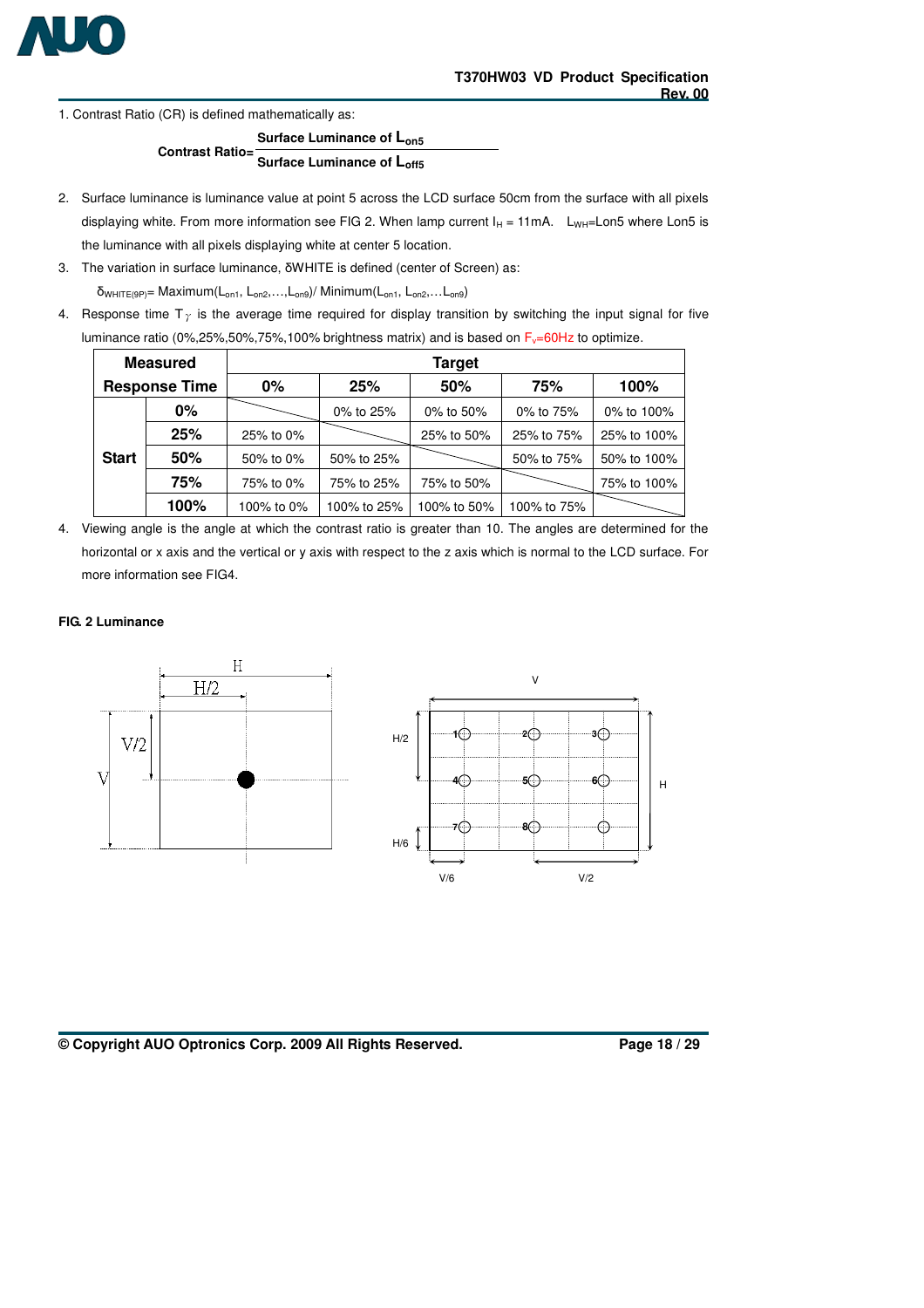

#### **FIG.3 Response Time**

The response time is defined as the following figure and shall be measured by switching the input signal for "any level of grey(bright) " and "any level of gray(dark)".



**FIG.4 Viewing Angle** 



**© Copyright AUO Optronics Corp. 2009 All Rights Reserved. Page 19 / 29**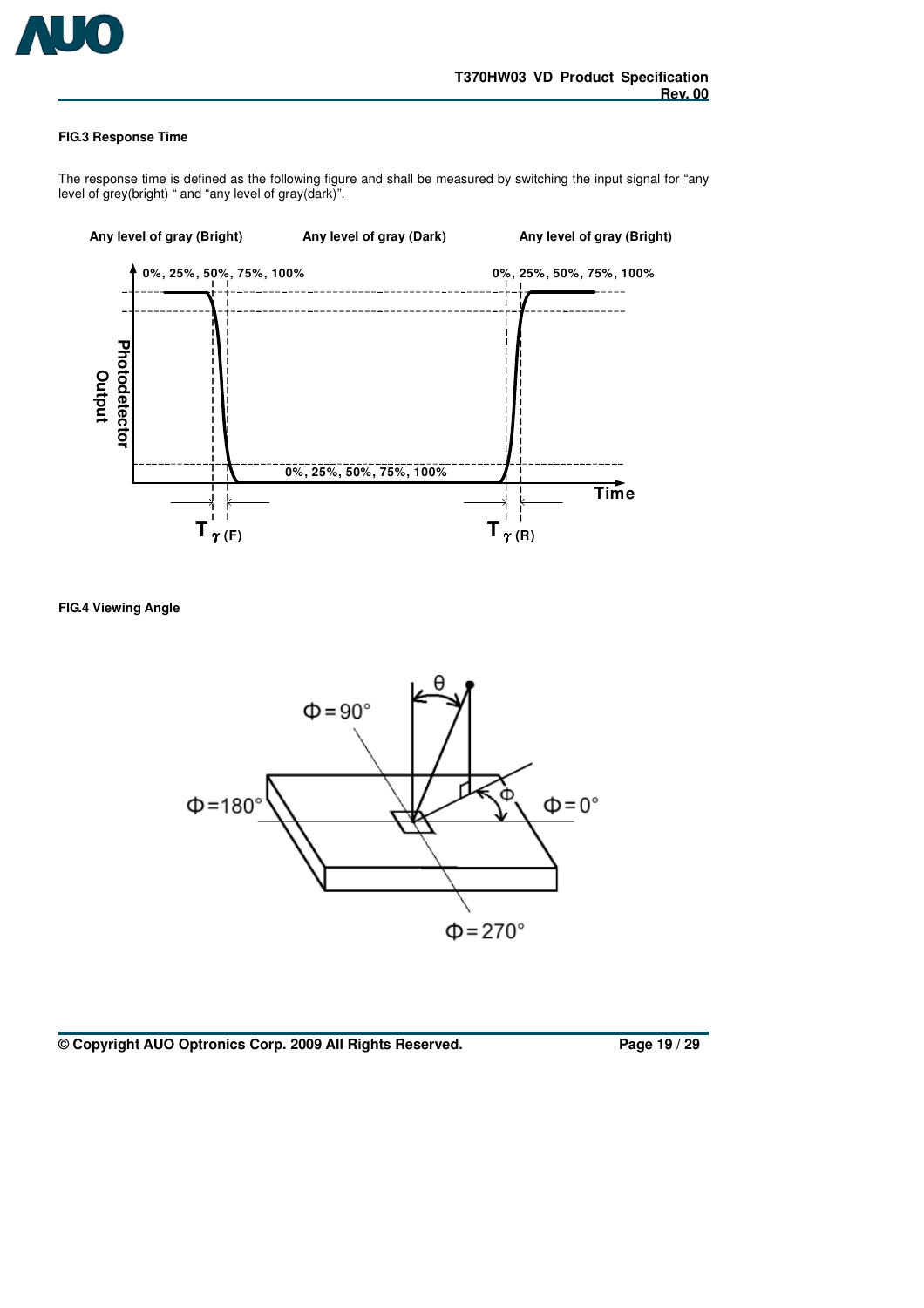

## **5. Mechanical Characteristics**

The contents provide general mechanical characteristics for the model T420HW06 V2. In addition the figures in the next page are detailed mechanical drawing of the LCD.

|                          | Horizontal     | 877.0 mm               |  |  |
|--------------------------|----------------|------------------------|--|--|
| <b>Outline Dimension</b> | Vertical       | 514.6mm                |  |  |
|                          | Depth          | 54.3 mm(with inverter) |  |  |
| <b>Bezel Opening</b>     | Horizontal     | 828 mm                 |  |  |
|                          | Vertical       | 469.8 mm               |  |  |
| Active Display Area      | Horizontal     | 819.36 mm              |  |  |
|                          | Vertical       | 460.89 mm              |  |  |
| Weight                   | 7000 g (Typ.)  |                        |  |  |
| Surface Treatment        | Anti-Glare, 3H |                        |  |  |

**© Copyright AUO Optronics Corp. 2009 All Rights Reserved. Page 20 / 29**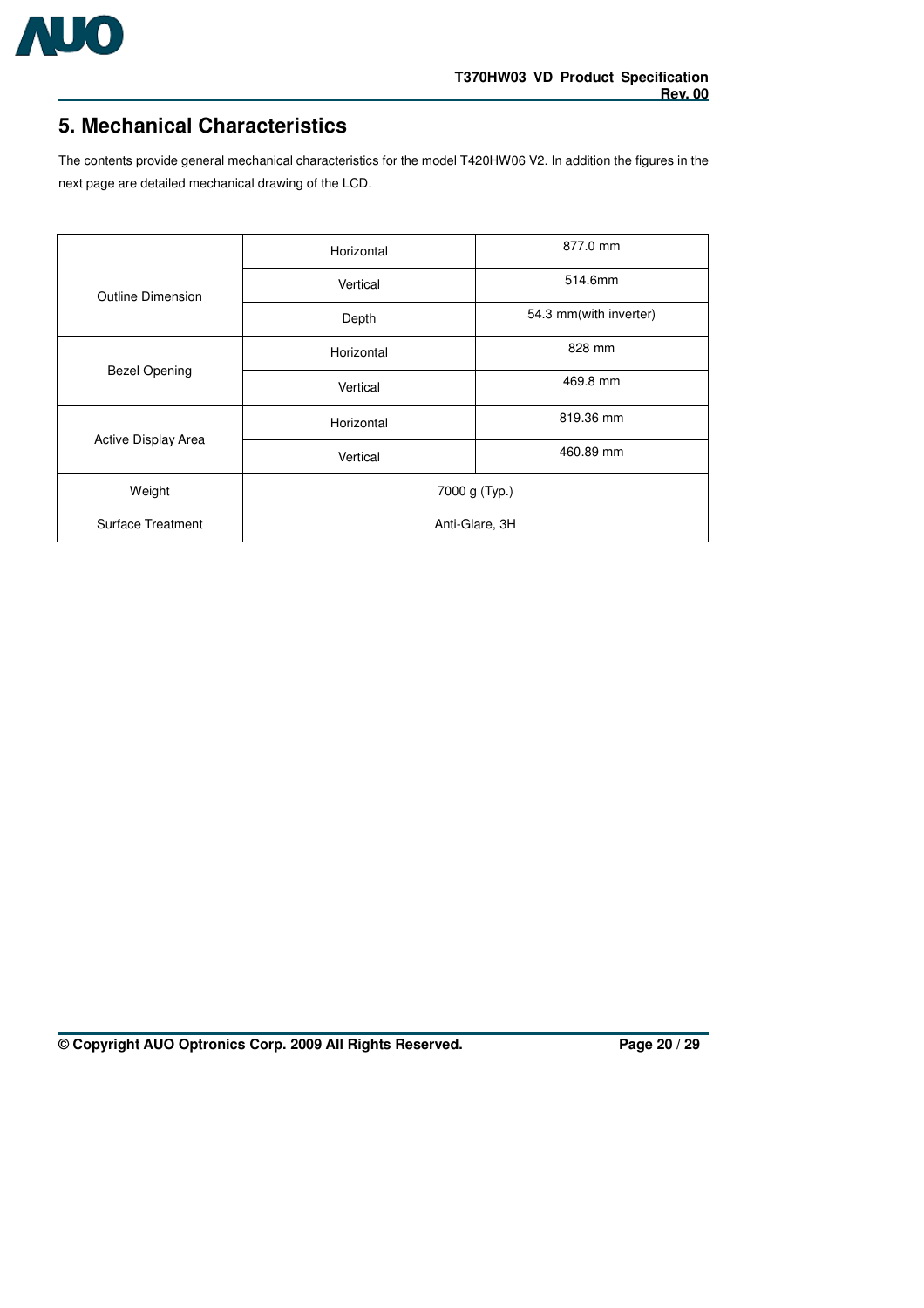

**Front View (TBD)** 

**© Copyright AUO Optronics Corp. 2009 All Rights Reserved. Page 21 / 29**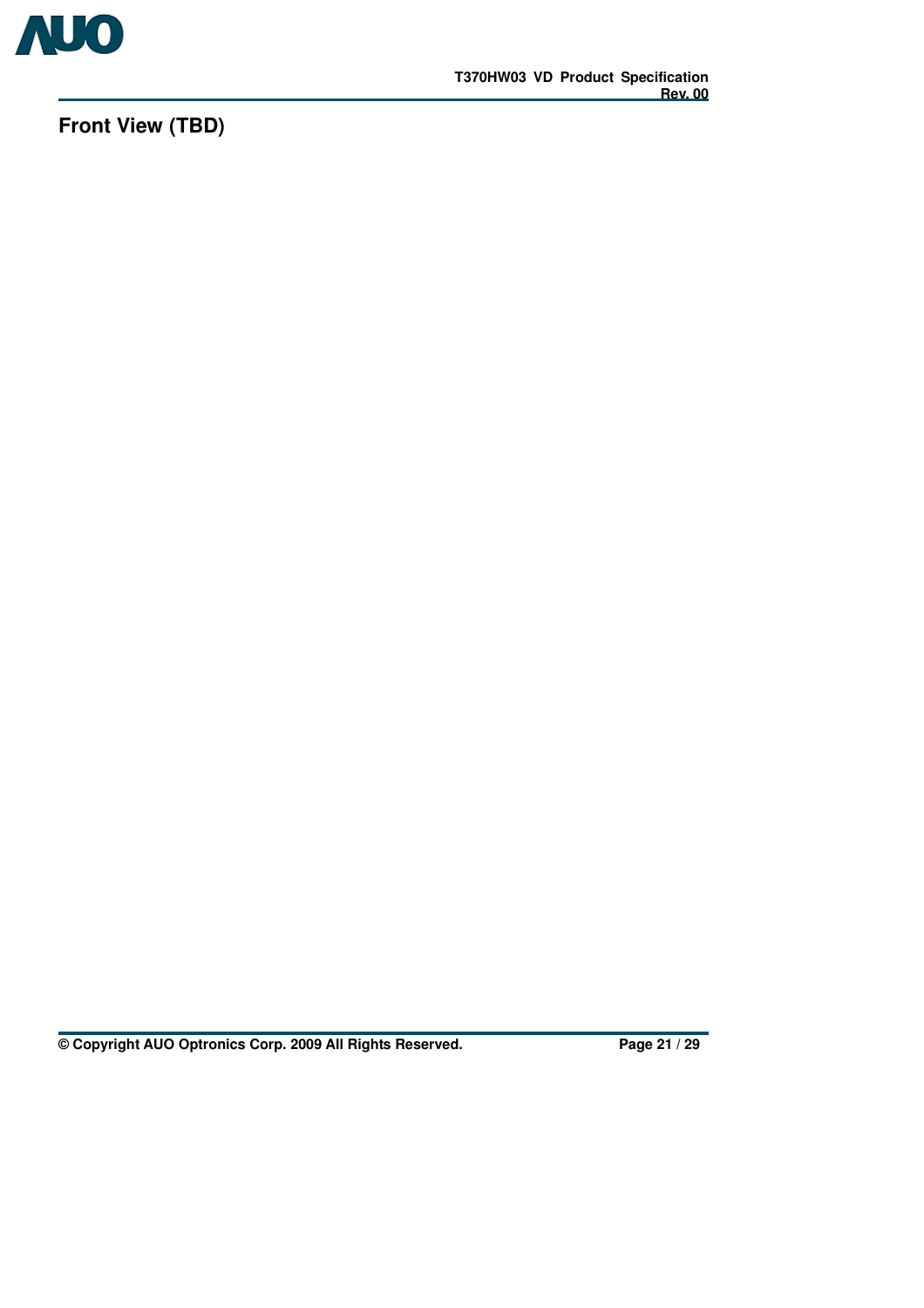

**Back View (TBD)** 

**© Copyright AUO Optronics Corp. 2009 All Rights Reserved. Page 22 / 29**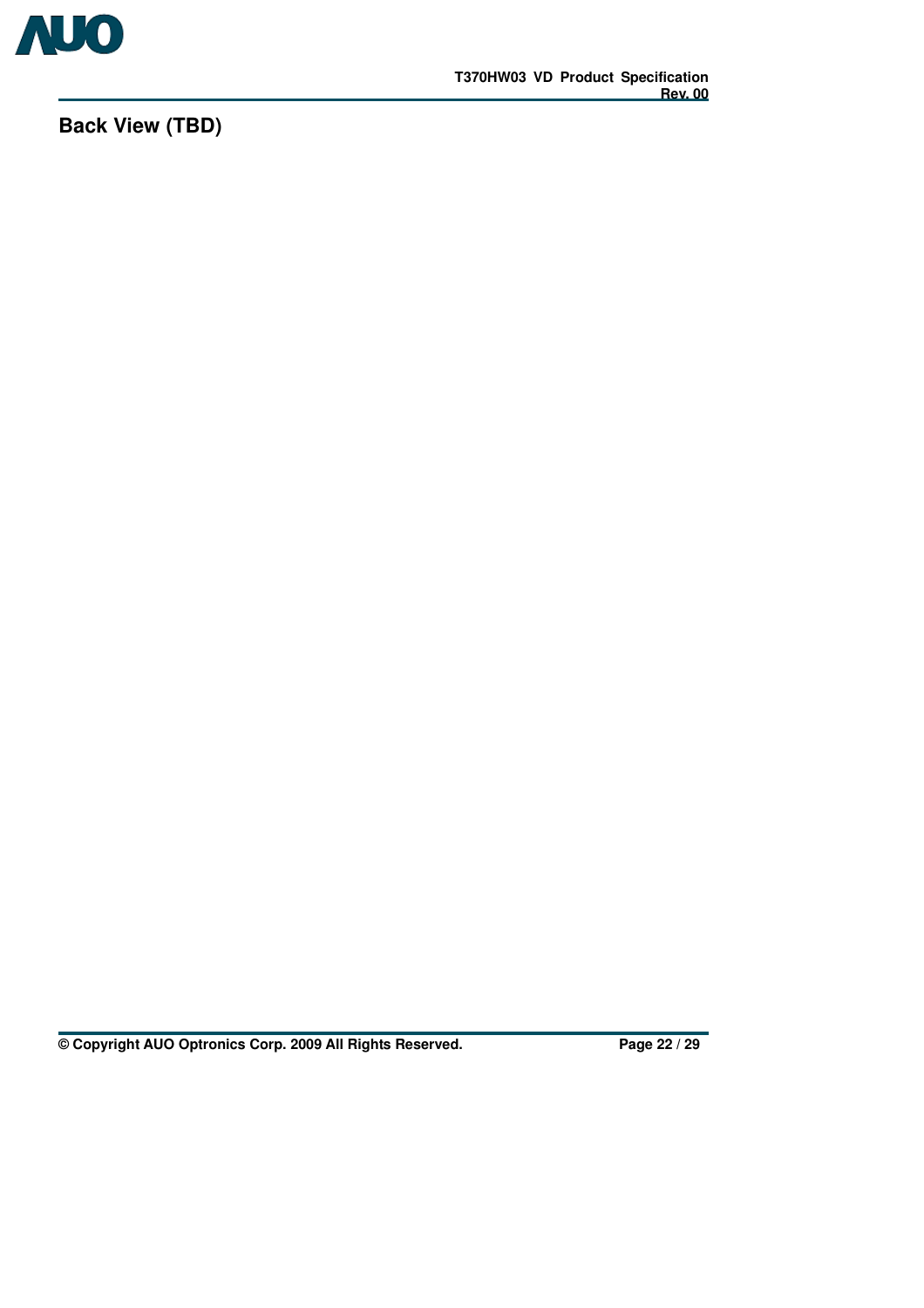

## **6. Reliability Test Items**

|                | <b>Test Item</b>                | Q'ty | <b>Condition</b>                                                                                                             |
|----------------|---------------------------------|------|------------------------------------------------------------------------------------------------------------------------------|
| 1              | High temperature storage test   | 3    | 60°C, 300hrs                                                                                                                 |
| 2              | Low temperature storage test    | 3    | $-20^{\circ}$ C. 300hrs                                                                                                      |
| 3              | High temperature operation test | 3    | $50^{\circ}$ C, 300hrs                                                                                                       |
| 4              | Low temperature operation test  | 3    | -5 $^\circ\!{\rm C}$ , 300hrs                                                                                                |
| 5              | Vibration test (non-operation)  | 3    | Wave form: random<br>Vibration level: 1.5G RMS<br>Bandwidth: 10-300Hz.<br>Duration: X, Y, Z 30min<br>One time each direction |
| 6              | Shock test (non-operation)      | 3    | Shock level: 50G<br>Waveform: half since wave, 11ms<br>Direction: ±X, ±Y, ±Z, One time each direction                        |
| $\overline{7}$ | Vibration test (With carton)    | 5    | Random wave (1.5G RMS, 10-200Hz)<br>30mins/ Per each X, Y, Z axes                                                            |
| 8              | Drop test (With carton)         | 5    | Height: 30.5m<br>1 corner, 3 edges, 6 surfaces<br>(ASTMD4169-I)                                                              |

**© Copyright AUO Optronics Corp. 2009 All Rights Reserved. Page 23 / 29**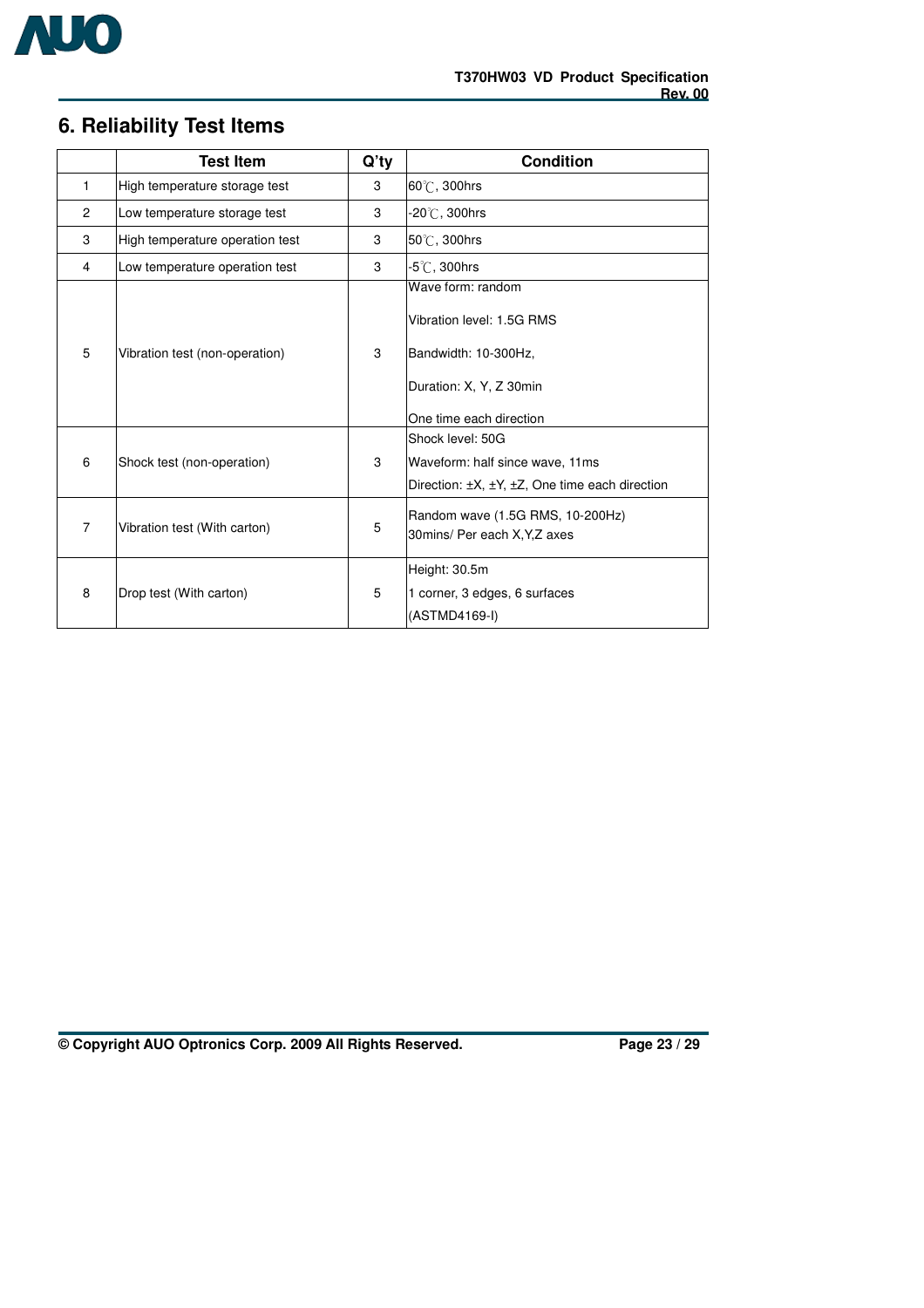

## **7. International Standard**

### **7.1 Safety**

- (1) UL 60950-1, UL 60065; Standard for Safety of Information Technology Equipment Including electrical Business Equipment.
- (2) IEC 60950-1 : 2001, IEC 60065:2001 ; Standard for Safety of International Electrotechnical Commission
- (3) EN 60950 : 2001+A11, EN 60065:2002+A1:2006; European Committee for Electrotechnical Standardization (CENELEC), EUROPEAN STANDARD for Safety of Information Technology Equipment Including Electrical Business Equipment.

### **7.2 EMC**

- (1) ANSI C63.4 "Methods of Measurement of Radio-Noise Emissions from Low-Voltage Electrical and Electrical Equipment in the Range of 9kHz to 40GHz. "American National standards Institute(ANSI), 1992
- (2) C.I.S.P.R "Limits and Methods of Measurement of Radio Interface Characteristics of Information Technology Equipment." International Special committee on Radio Interference.
- (3) EN 55022 "Limits and Methods of Measurement of Radio Interface Characteristics of Information Technology Equipment." European Committee for Electrotechnical Standardization. (CENELEC), 1998

**© Copyright AUO Optronics Corp. 2009 All Rights Reserved. Page 24 / 29**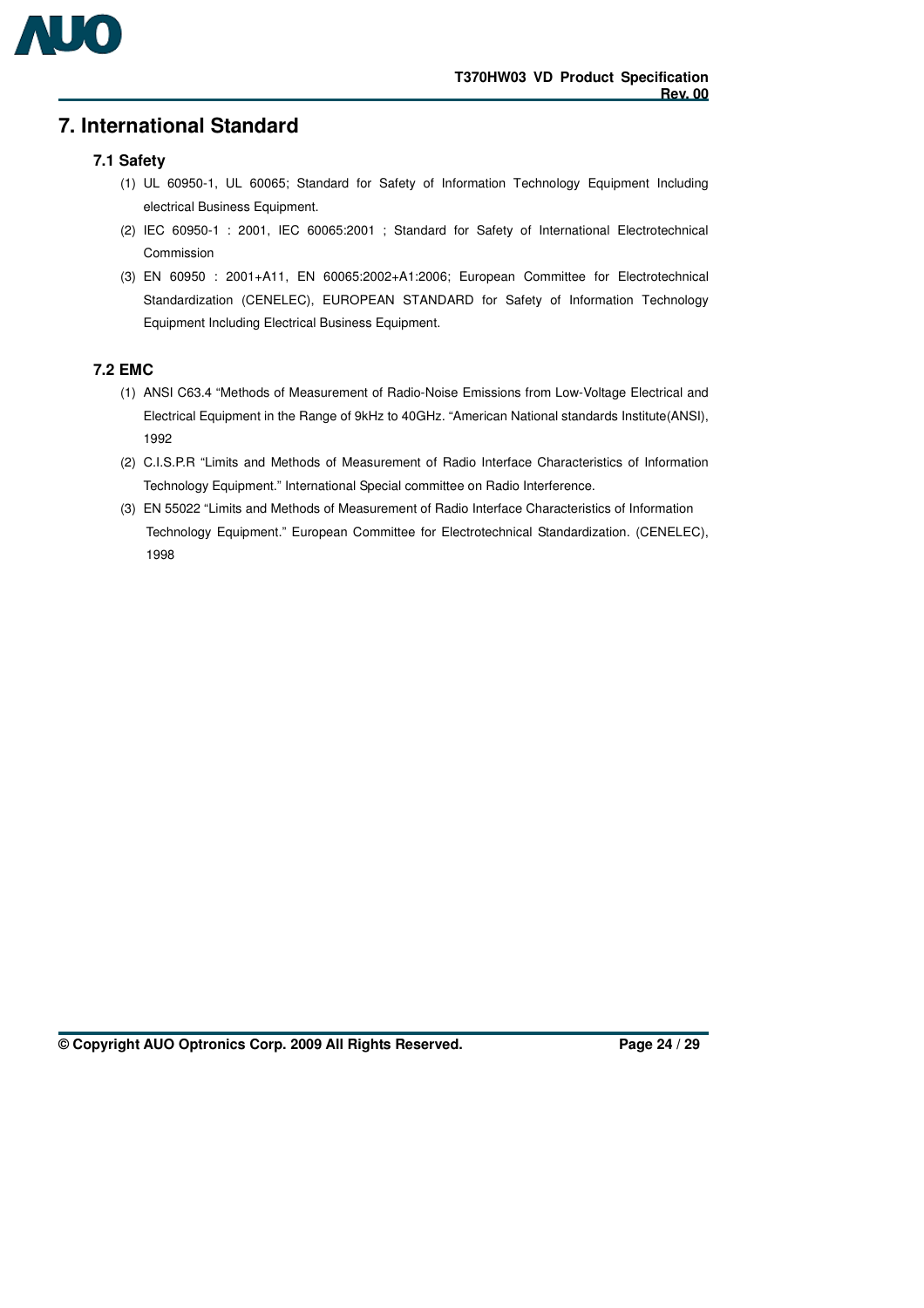

## **8. Packing**

**8-1 DEFINITION OF LABEL:** 

**A. Panel Label:** 



#### **Green mark description**

(1) For Pb Free Product, AUO will add  $\circled{f}$  for identification.

(2) For RoHs compatible products, AUO will add RoHS for identification.

Note: The green Mark will be present only when the green documents have been ready by AUO internal green team. (definition of green design follows the AUO green design checklist.)

## **B. Carton Label:**



**<sup>©</sup> Copyright AUO Optronics Corp. 2009 All Rights Reserved. Page 25 / 29**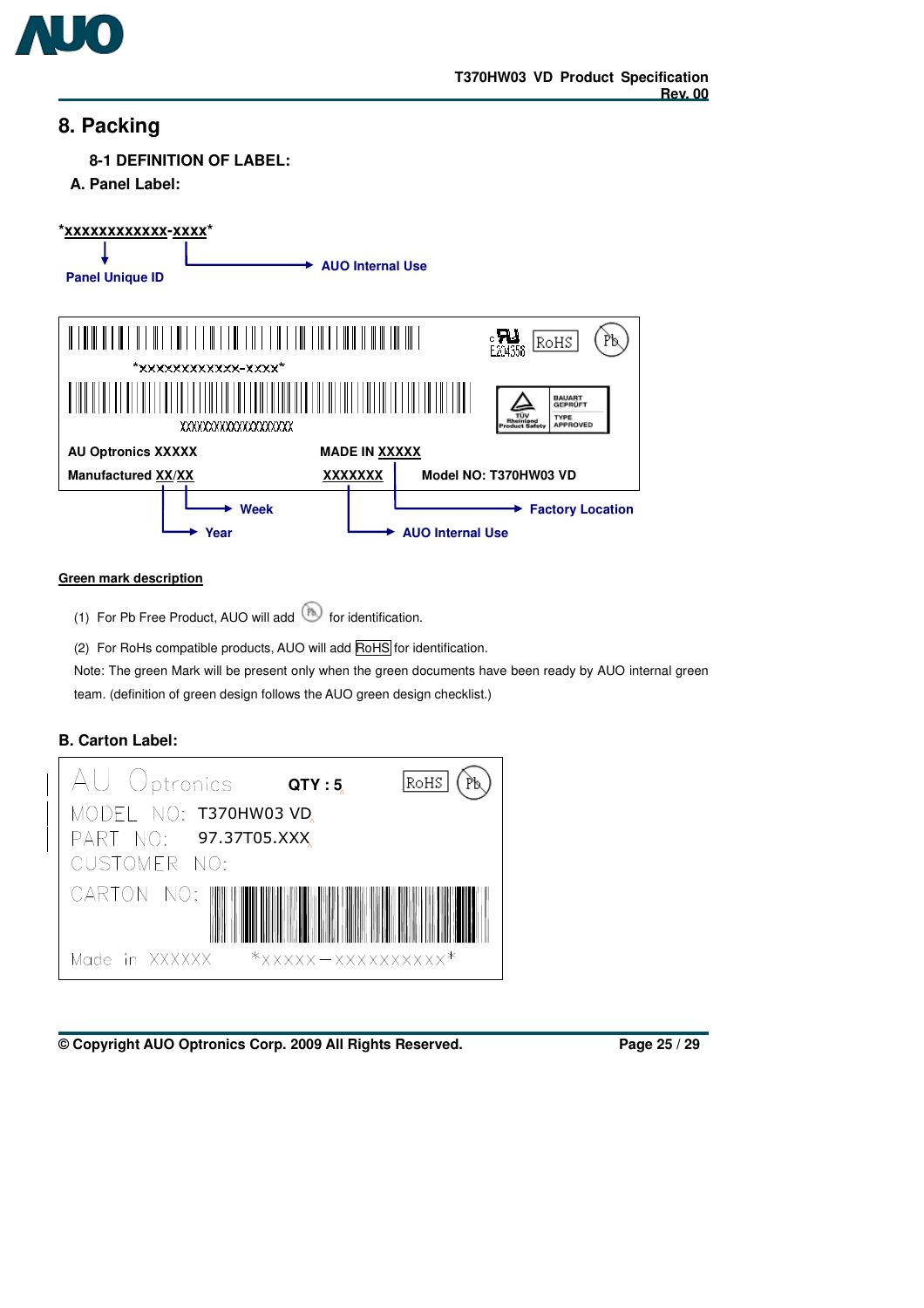

## **8-2 PACKING METHODS:**



**© Copyright AUO Optronics Corp. 2009 All Rights Reserved. Page 26 / 29**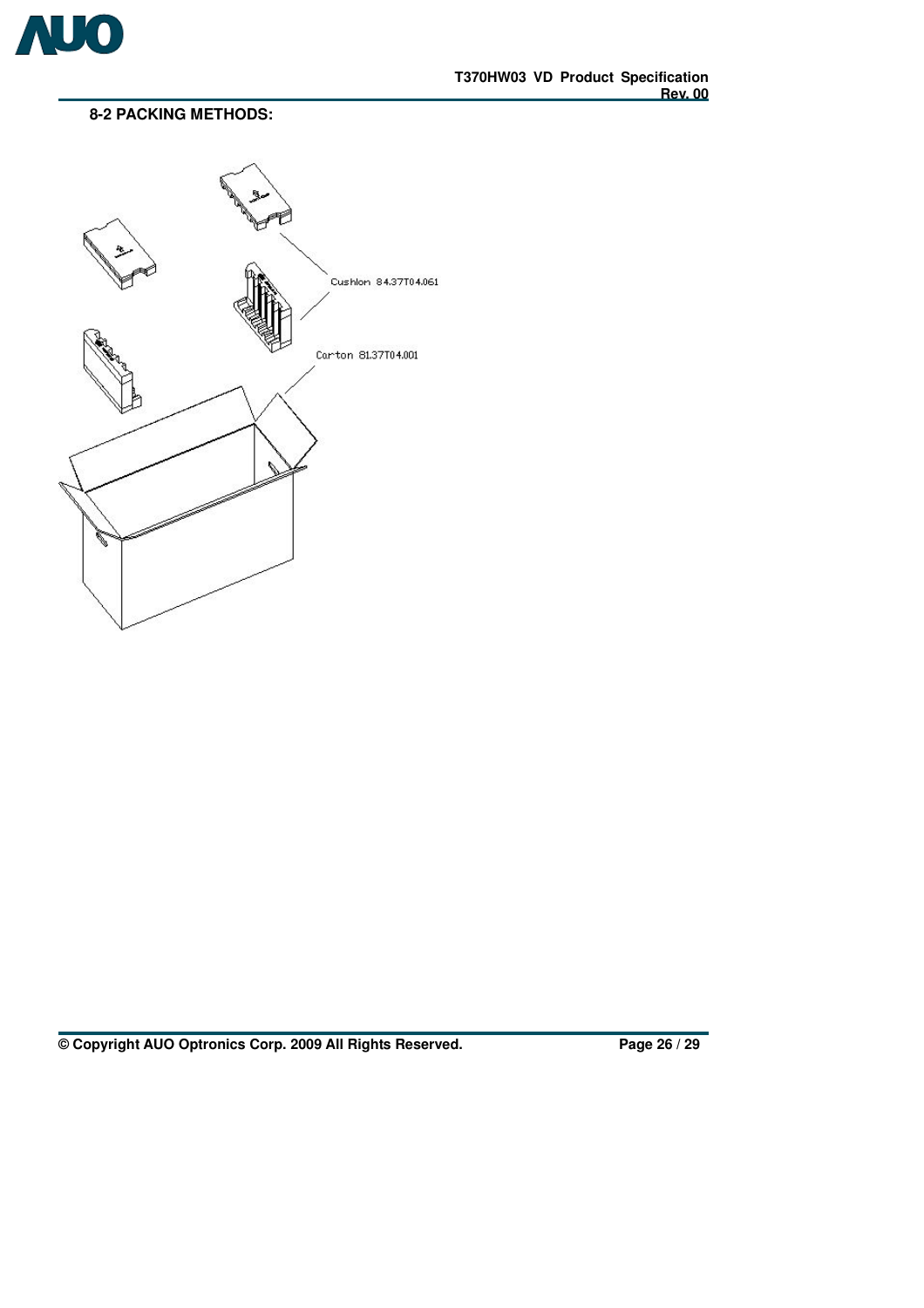

### **8-3 Pallet and Shipment Information**

|   | Item                 | Specification |                                                  |             |                  |  |  |
|---|----------------------|---------------|--------------------------------------------------|-------------|------------------|--|--|
|   |                      | Qty.          | Dimension                                        | Weight (kg) | Remark           |  |  |
|   | Packing BOX          | 5 pcs/box     | 30<br>965(L)mm*375(W)mm*610(H)mm                 |             |                  |  |  |
| 2 | Pallet               |               | 1140(L)mm*980(W)mm*132(H)mm                      |             | 15               |  |  |
| З | Boxes per Pallet     |               | 6 boxes/Pallet (By Air); 9 Boxes/Pallet (By Sea) |             |                  |  |  |
| 4 | Panels per Pallet    |               | 30 pcs/pallet(By Air); 45 Boxes/Pallet (By Sea)  |             |                  |  |  |
|   | Pallet after packing | 24 (by Air)   | 1140(L)mm*980(W)mm*1352(H)mm                     |             | (by 285 (by Air) |  |  |
|   |                      | 36(by Sea)    | Air)                                             |             | 435 (by Sea)     |  |  |
|   |                      |               | 1140(L)mm*980(W)mm*2094(H)mm                     | (by         |                  |  |  |
|   |                      |               | Sea)                                             |             |                  |  |  |



**© Copyright AUO Optronics Corp. 2009 All Rights Reserved. Page 27 / 29**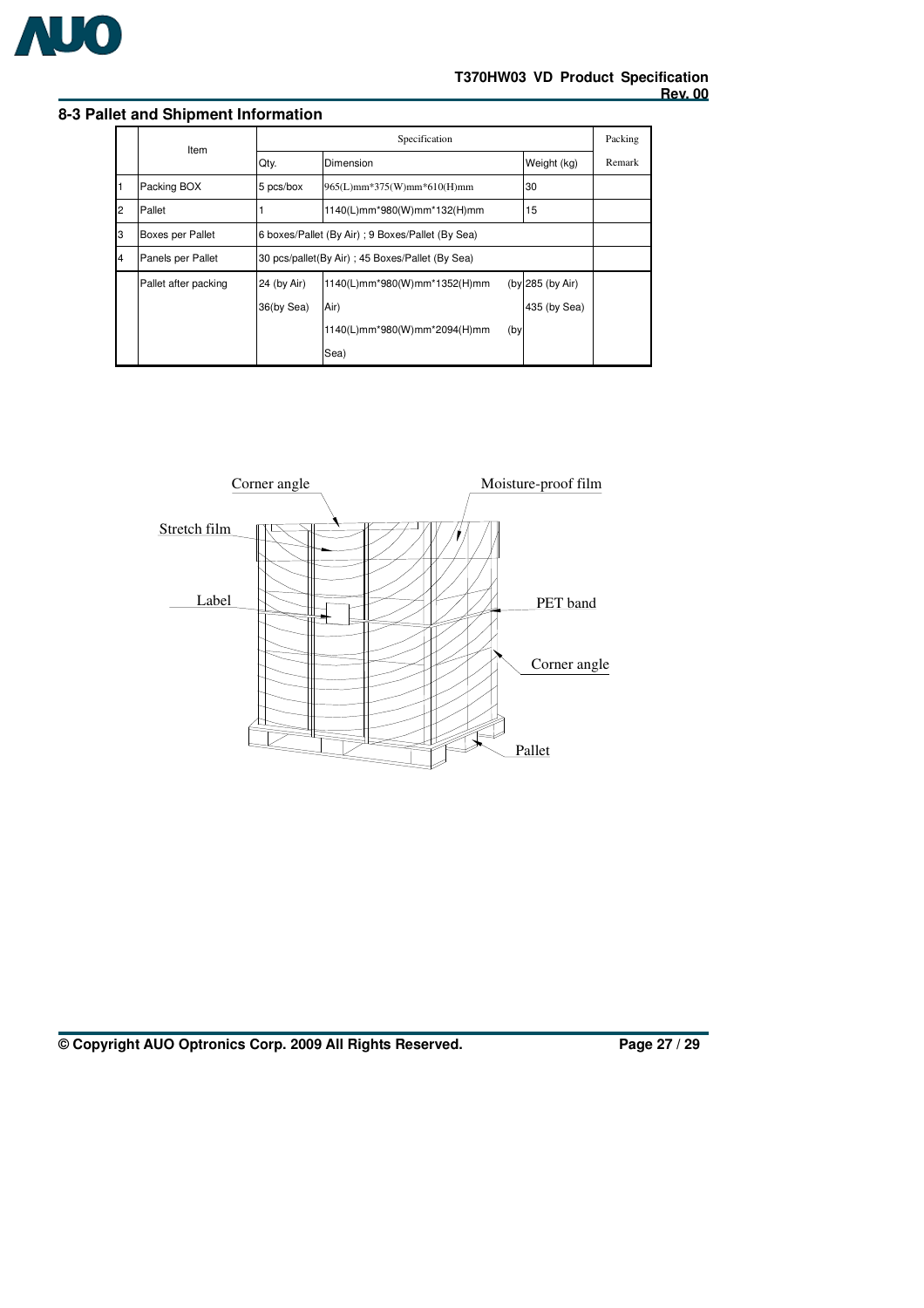

## **8. PRECAUTIONS**

Please pay attention to the followings when you use this TFT LCD module.

#### **9-1 MOUNTING PRECAUTIONS**

- (1) You must mount a module using holes arranged in four corners or four sides.
- (2) You should consider the mounting structure so that uneven force (ex. twisted stress) is not applied to module. And the case on which a module is mounted should have sufficient strength so that external force is not transmitted directly to the module.
- (3) Please attach the surface transparent protective plate to the surface in order to protect the polarizer. Transparent protective plate should have sufficient strength in order to the resist external force.
- (4) You should adopt radiation structure to satisfy the temperature specification.
- (5) Acetic acid type and chlorine type materials for the cover case are not desirable because the former generates corrosive gas of attacking the polarizer at high temperature and the latter cause circuit broken by electro-chemical reaction.
- (6) Do not touch, push or rub the exposed polarizer with glass, tweezers or anything harder than HB pencil lead. And please do not rub with dust clothes with chemical treatment. Do not touch the surface of polarizer for bare hand or greasy cloth. (Some cosmetics are detrimental to the polarizer.)
- (7) When the surface becomes dusty, please wipe gently with absorbent cotton or other soft materials like chamois soaks with petroleum benzene. Normal-hexane is recommended for cleaning the adhesives used to attach front/ rear polarizer. Do not use acetone, toluene and alcohol because they cause chemical damage to the polarizer.
- (8) Wipe off saliva or water drops as soon as possible. Their long time contact with polarizer causes deformations and color fading.
- (9) Do not open the case because inside circuits do not have sufficient strength.

#### **9-2 OPERATING PRECAUTIONS**

- (1) The device listed in the product specification sheets was designed and manufactured for TV application
- (2) The spike noise causes the mis-operation of circuits. It should be lower than following voltage: V=±200mV(Over and under shoot voltage)
- (3) Response time depends on the temperature. (In lower temperature, it becomes longer..)
- (4) Brightness of CCFL depends on the temperature. (In lower temperature, it becomes lower.) And in lower temperature, response time (required time that brightness is stable after turned on) becomes longer.
- (5) Be careful for condensation at sudden temperature change. Condensation makes damage to polarizer or electrical contacted parts. And after fading condensation, smear or spot will occur.
- (6) When fixed patterns are displayed for a long time, remnant image is likely to occur.
- (7) Module has high frequency circuits. Sufficient suppression to the electromagnetic interference shall

**© Copyright AUO Optronics Corp. 2009 All Rights Reserved. Page 28 / 29**